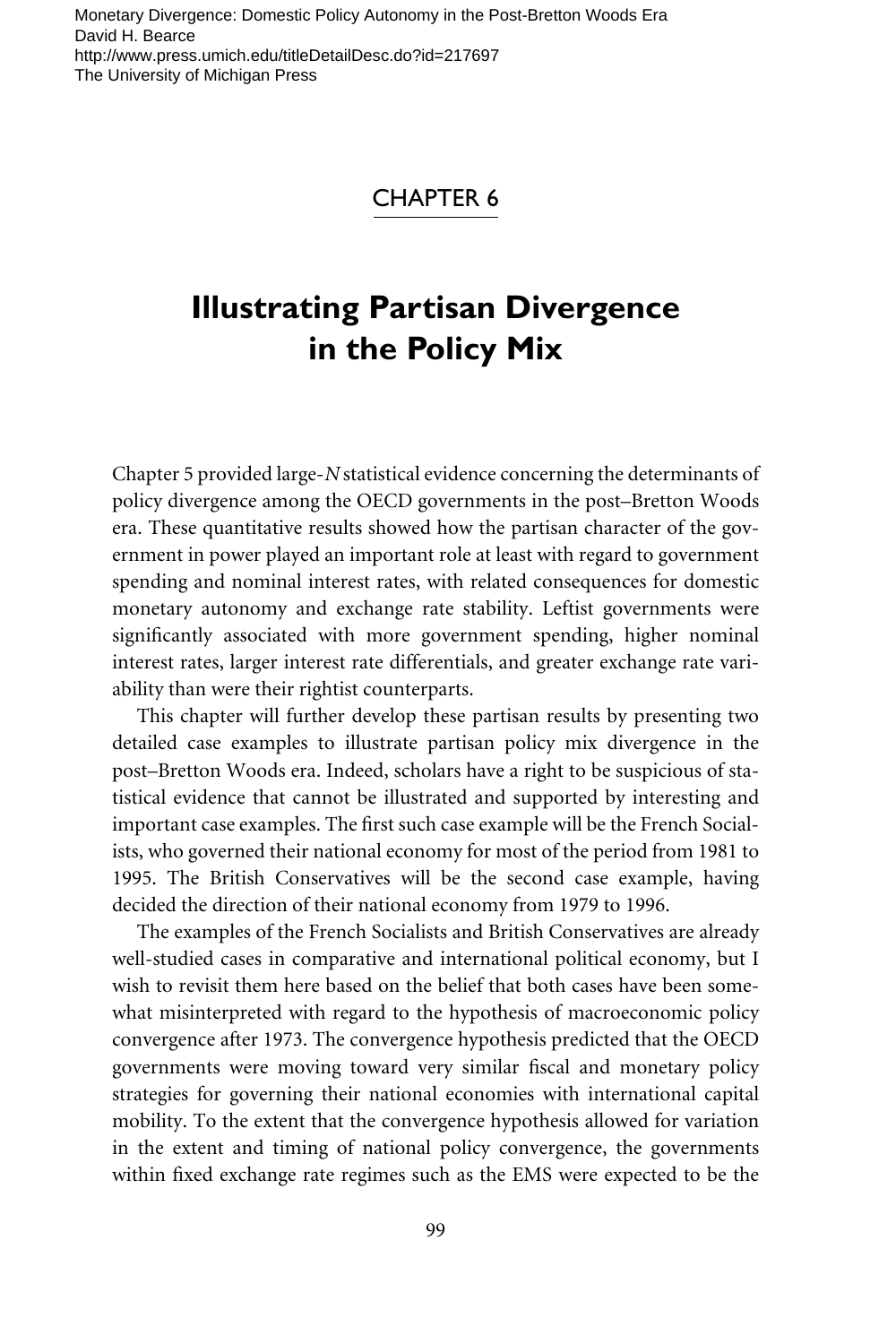# 100 **Monetary Divergence**

most policy convergent; those outside such regimes were expected to be somewhat less so but nonetheless still on a similar trajectory toward external policy convergence.

Following this conventional wisdom, one might identify the French Socialists, with their formal commitment to the exchange rate mechanism (ERM) of the EMS, as a powerful example of external policy convergence, especially after President Mitterrand's so-called U-turn in 1983. Indeed, as was discussed in chapter 5, scholars have often treated the French Socialists as a crucial case for the partisan economic policy convergence argument, since France was the only G-7 economy governed by a leftist party for a substantial part of the 1980s, a critical time period for the macroeconomic policy convergence hypothesis.

Britain represents a more awkward case for convergence theory, because the Conservative governments generally stayed outside European monetary and exchange rate institutions, a fact thought to suggest policy nonconvergence. Yet the Conservatives also followed neoliberal policy ideas, a fact consistent with certain explanations for monetary policy convergence (see, e.g., McNamara 1998). Thus, Conservative Party governance in Britain could still be consistent with external policy convergence, but the conventional wisdom would read the British Conservatives as a laggard case and, thus, as somewhat less convergent than the French Socialists, who remained within the EMS throughout the two Mitterrand presidencies.

Having argued in the earlier chapters that we cannot judge domestic policy autonomy or external policy convergence in terms of a government's de jure exchange rate regime, I will now make the case that the conventional wisdom has misidentified these two important case examples (see fig. 17). Rather than being more convergent as identified by the macroeconomic convergence hypothesis, the French Socialists are an important example of policy autonomy and nonconvergence in the post–Bretton Woods era, consistent with the argument made in chapter 5 that leftist governments have tended to choose domestic policy independence over exchange rate stability and that they have been able to make this choice even inside such exchange rate regimes as the EMS. Likewise, I will argue that rather than being somewhat less convergent (or a laggard case of policy convergence) due to their nonmembership in European exchange rate regimes, the British Conservatives are, in fact, a much better example of external policy convergence than the French Socialists. With these two cases, I can illustrate partisan policy divergence in terms of government spending, nominal interest rates, and exchange rate variability. The remainder of this chapter will present these two cases, looking at the French Socialists first and at the British Conservatives second.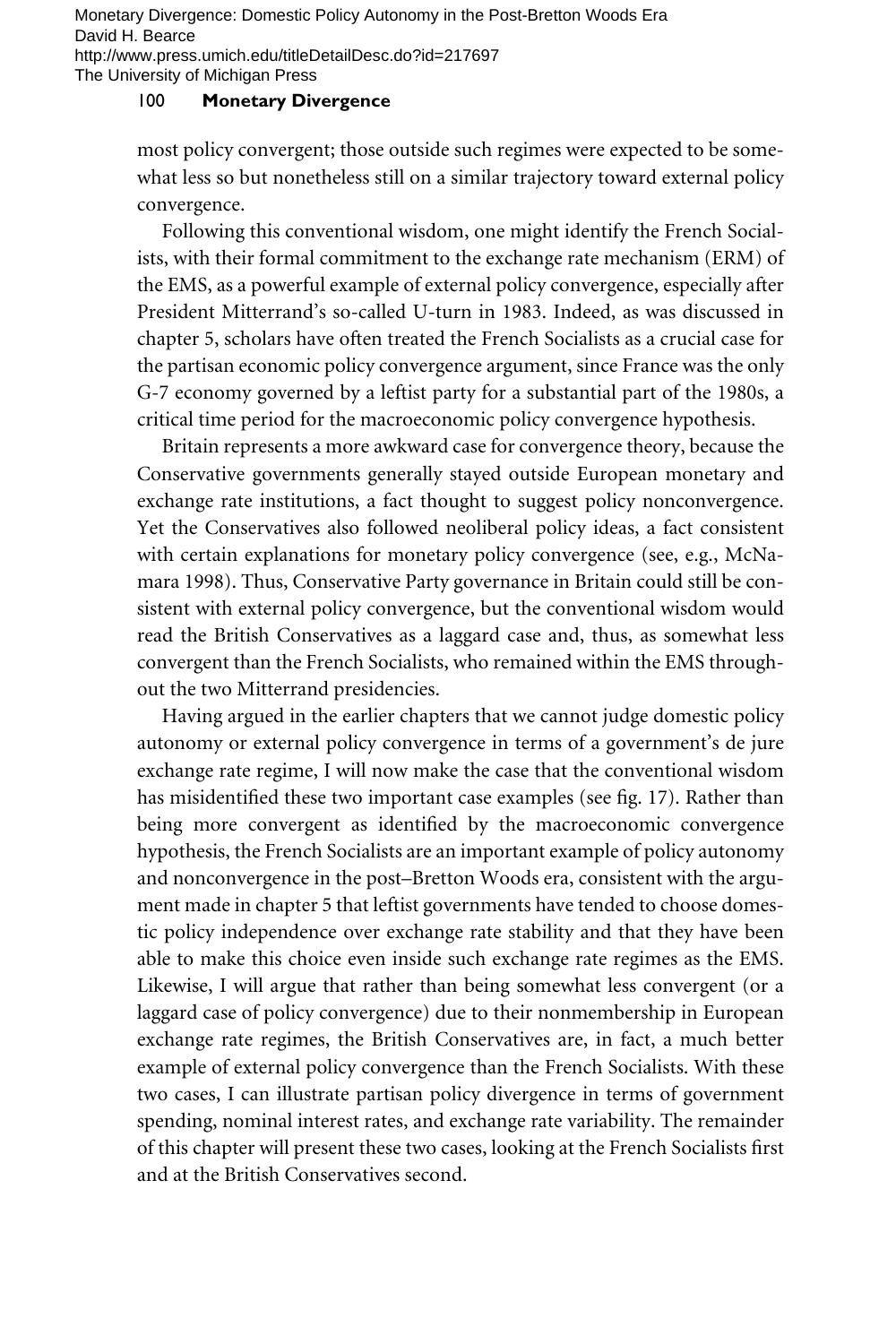|                                            | French<br>Socialists                                            | <b>British</b><br>Conservatives                                 |
|--------------------------------------------|-----------------------------------------------------------------|-----------------------------------------------------------------|
| Macroeconomic<br>convergence<br>hypothesis | More<br>convergent<br>since inside<br>the EMS                   | Less<br>convergent<br>since outside<br>the EMS                  |
| Partisan<br>policy mix<br>divergence       | Less<br>convergent<br>with policy<br>autonomy<br>inside the EMS | More<br>convergent<br>despite the lack<br>of EMS<br>commitments |

Fig. 17. Identifying the French and British Cases

## **1. The French Socialists, 1981–95**

For scholars seeking historical support for the macroeconomic convergence hypothesis, Socialist Party governments in France are often cited as the prime example of the political left adopting rightist policies for managing the national economy. Two facts would seem to bear out this conclusion. The first is President Mitterrand's so-called U-turn in 1983, when he decided to keep France within the exchange rate mechanism of the EMS. The second is Mitterrand's later support for the Economic and Monetary Union (EMU) in Europe. These decisions might suggest that the Socialist Party moved the French economy toward external policy convergence and exchange rate stability in the post–Bretton Woods era.

However, when placed in a broader context, this conclusion seems not only misleading but factually incorrect. The 1983 U-turn did represent an important shift in the Socialists' policy mix, as the leftist party accepted the need for low inflation to become a dominant economic policy objective. But Socialist governments achieved their lower inflation outcomes primarily through monetary, not fiscal, contraction. While government spending might have been reduced relative to planned expenditure levels, French government consumption as a percent of GDP remained higher than the OECD average throughout the Mitterrand presidencies. Thus, the French Socialists did not follow the neoliberal policy mix of less government spending with a lower nominal inter-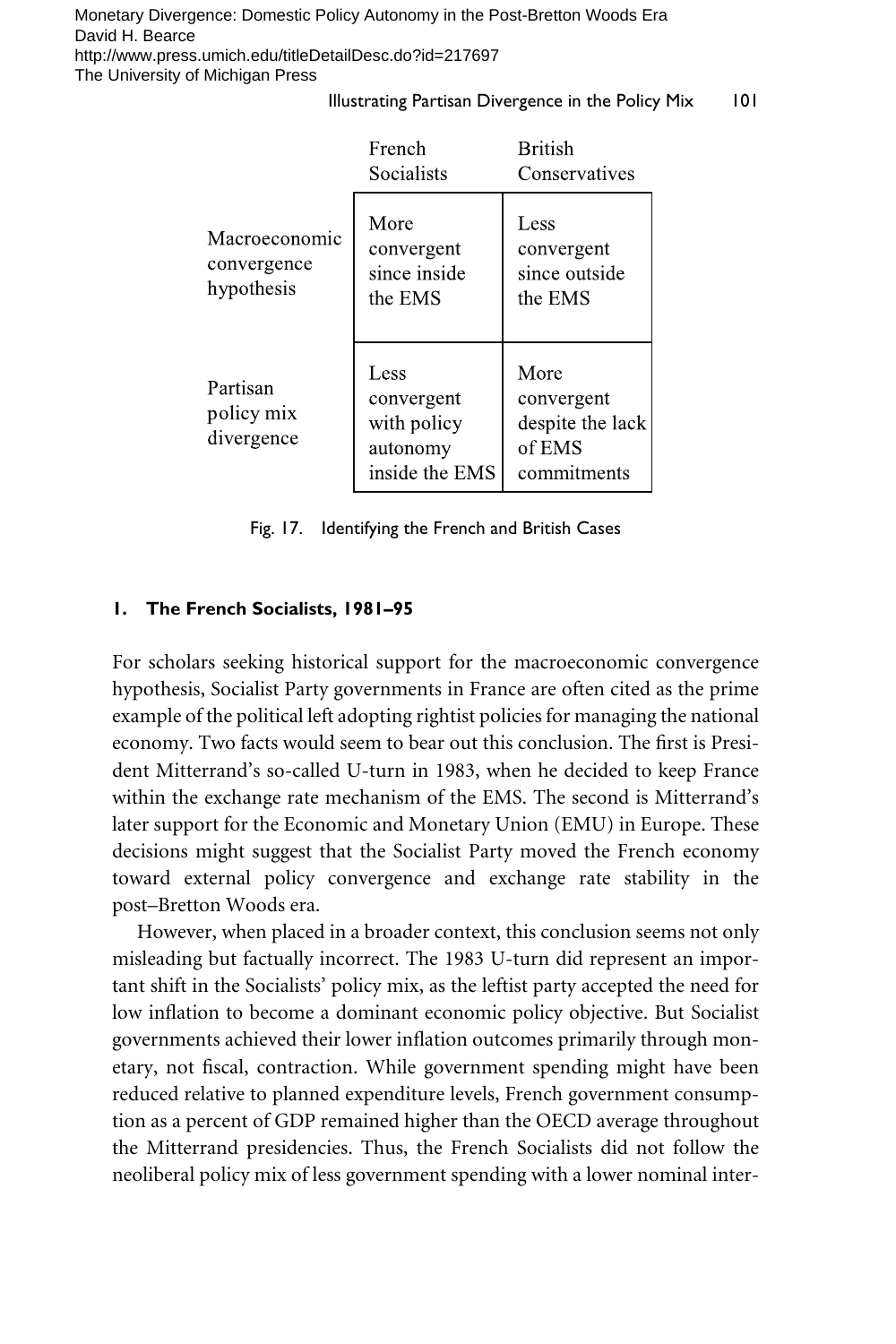# 102 **Monetary Divergence**

est rate that is associated with external policy convergence for exchange rate stability. Instead, the Socialists shifted toward the New Left combination of more government spending with a higher nominal interest rate to better achieve their partisan goals of redistribution and public goods provision. As described earlier, this was not a policy mix associated with external monetary convergence; consequently, the Socialists paid some costs in terms of greater exchange rate variability.

Certainly, Mitterrand kept France within the EMS, but this decision reflected his personal commitment to European institutions, rather than the Socialist Party's collective preference for exchange rate stability over domestic policy autonomy. Indeed, despite the built-in flexibility offered by this exchange rate regime (with currency bands that allowed national currencies to float freely within a 4.5 percent range before any intervention was required), the Socialists realigned the franc within the EMS six times during the Mitterrand era (in October 1981, June 1982, March 1983, July 1985, April 1986, and September 1992).<sup>1</sup> Inasmuch as Mitterrand still felt restricted within the German-dominated EMS, he proposed and supported a new European arrangement designed to restore French monetary independence. Paradoxically, Mitterrand's support for the EMU—which was not shared by many other Socialist Party leaders—was based on the mistaken belief that the new European monetary regime would offer France greater policy flexibility, especially vis-à-vis Germany. The rest of this case study will develop these arguments in greater detail.

## The Socialist's Societal Base

Like many leftist parties in the advanced industrial democracies, the French Socialists tended to represent domestically oriented producer groups, those with expected preferences for domestic policy autonomy over exchange rate stability. The Socialists have certainly competed with the Communist Parties in France for support from low-skilled labor and traditional manufacturing. This competition suggests that the Socialists should be particularly attentive to the policy preferences of the "import-competing producers of tradable goods for the domestic market" (Frieden 1991, 445).

The French Socialists have also sought political support from the growing service sector, especially those working in public and government services (i.e., "producers of nontradable goods and services" [ibid.]). Bell and Criddle (1988,

<sup>1.</sup> For more details on the French EMS realignments, see Ungerer 1997, 174.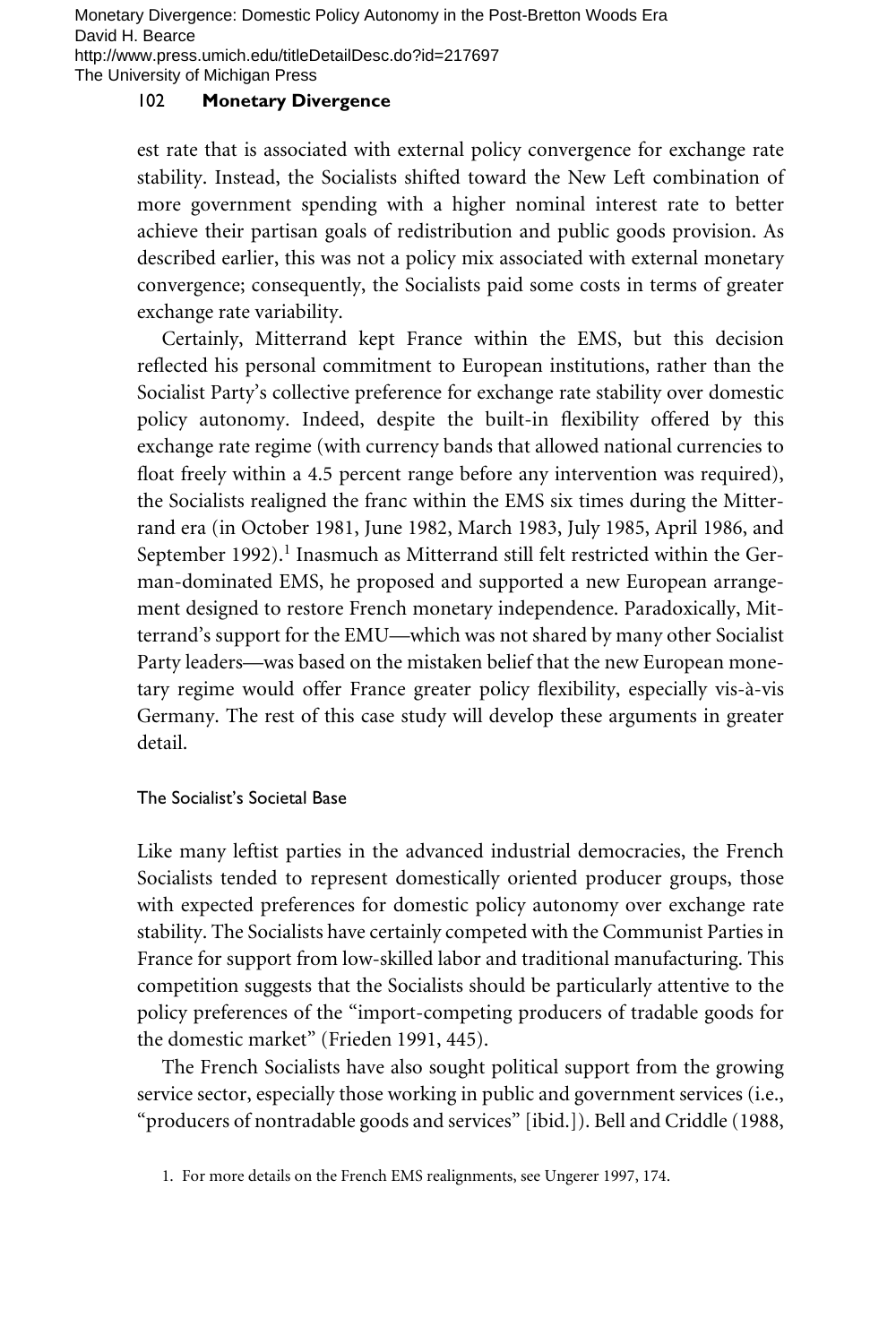208) concluded: "Advancing more on the votes of the expanding new middle class than on the contracting industrial working class, and internally dominated by the new professionals in teaching and administration, the PS is the Party of the tertiary (largely public) sector, credentialed (not propertied) middle class. . . . Popular (in 1981) with the working class, it lacks deep roots in that class. Capable also of taking 'protest' votes from the parties of the Right, it cannot rely on such support." Cole (1994, 66–67) provided further evidence that these domestically oriented economic sectors tend to support leftist parties in France, identifying the Socialists as an "interclassist" party, which "attracted support from many of the new social groups produced by post-war socio-economic and demographic change: new tertiary sector workers (especially in the public sector), the new and expanded professions (teaching, social work), as well as a high proportion of the cadres, the managerial strata whose ranks had increased dramatically in the post-war period." Cole continued: "In addition to these dynamic expanding groups within French society, the party proved remarkably successful at attracting the support of older, more traditionally leftwing constituencies, such as industrial workers, and low status office and shopworkers (employés), over which the Communist Party had traditionally exercised a strong influence."

As the Socialists obtained their greatest political support from import-competing manufacturing and nontradable services, the party could be expected to face strong interest group pressure for domestic policy autonomy. Indeed, for societal groups wishing to obtain their economic policy preferences, partisan agents have become a necessity in the French political system. Scholars typically treat the French state, especially with regard to economic policy-making, as quite strong relative to French society, making it difficult for interest groups to influence policy directly and forcing them to employ political agents for this purpose. Unions, as potential agents for influencing the French state, tend to be weak. Hayward (1986, 53) noted, "in reality these [French] union have had to confine their inordinate ambitions to acting rather negatively, resisting policies that they disliked rather than promoting policies which they desire." To influence positively the French state on economic matters, societal actors instead rely on "the mediation of political parties" (ibid., 48). Hayward thus concluded: "while the political party [in the Fifth Republic] does not play the monopoly role that it enjoys in the one-party state and parties pursue less divergent policies when in power than would be expected from their ideologies or programmes in opposition, it continues to have an important place among the plurality of political actors in France" (54).

Predictably, Francois Mitterrand, as the Socialist Party's presidential candi-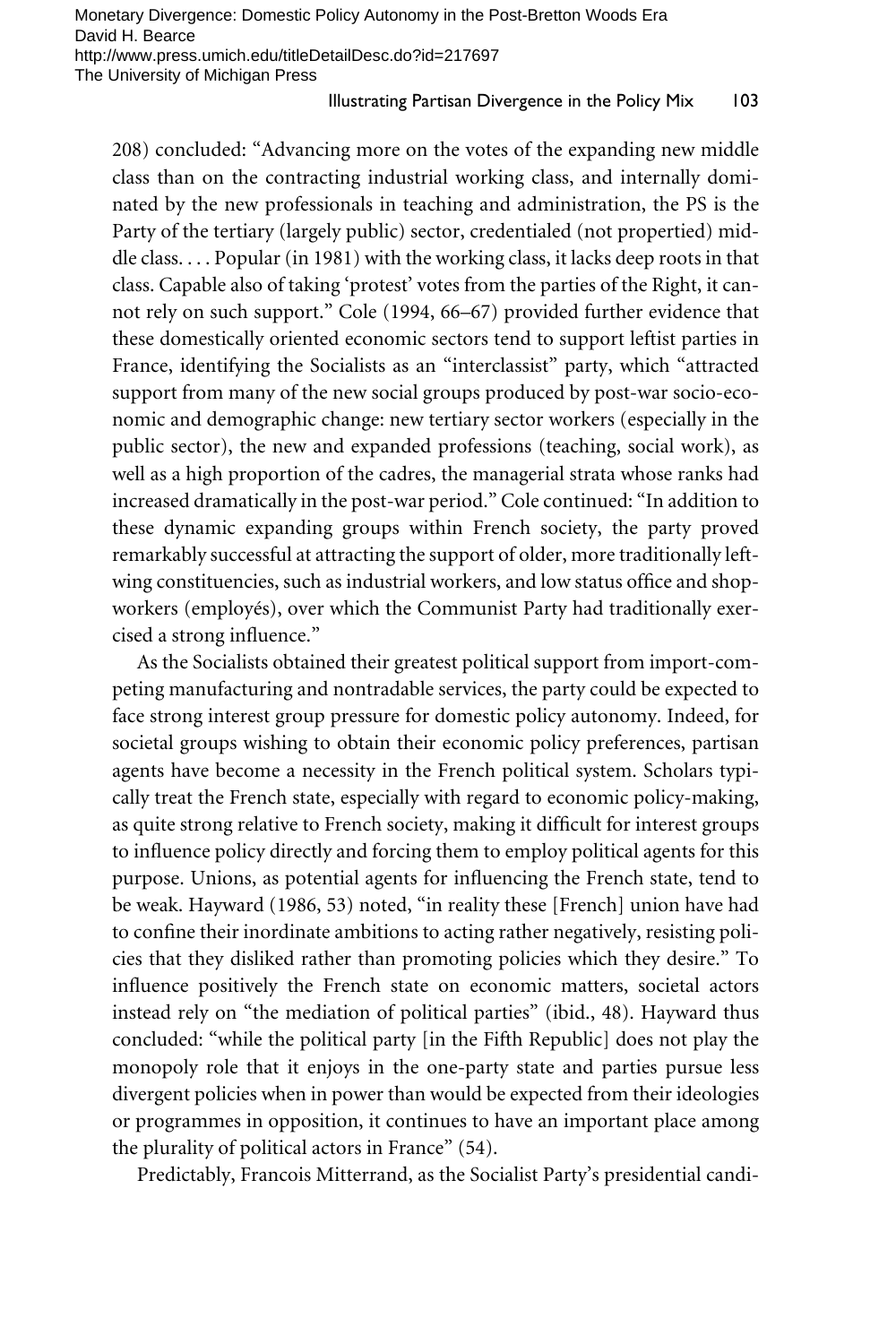# 104 **Monetary Divergence**

date, ran in 1981 on a platform of French policy independence. Howarth (2001, 80) summarized: "The policies of the Socialist Party prior to the 1981 elections and the rhetoric of its leadership created considerable expectation within the Party's rank and file, the new government and the trade unions of the pursuit of social and economic policies which would transform French society. This expectation increased opposition to the ERM [of the EMS], as the most obvious manifestation of the 'international capitalist' constraint which prevented the fulfillment of Socialist goals. Much of Mitterrand's rhetorical commitment to growth-oriented policies, under-emphasis of austerity, and his statements suggesting the possibility of a franc devaluation outside the ERM stemmed from the need to mollify this demand." The previous right-centrist government led by Valery Giscard d'Estaing—representing capital-intensive internationally oriented producer groups (see Bell and Criddle 1988; Hayward 1986) with much stronger preferences for stable exchange rates—was instrumental in constructing the EMS and initially committed France to this multilateral exchange rate regime. Although the Socialists did not directly repudiate French EMS membership, they expressed little genuine interest in exchange rate stability. Goodman (1992, 127) argued: "Most Socialist party leaders agreed on these points [economic expansion with redistribution], but far less accord existed on the question of exchange rate policy. Although Mitterrand's electoral policy promised to defend the franc, it was never clear how this goal would be reconciled with the government's commitment to domestic growth. One leading Socialist economist admitted: 'We were thinking more about growth, protecting employment, and structural reforms. . . . Defending the franc was a secondary consideration.'"

Upon Mitterrand's victory in the 1981 presidential elections, the Socialists obtained their first opportunity to govern the French economy in the post–Bretton Woods era. This fact is important because it suggests that they had little experience with economic governance given the constraints imposed by international capital mobility. Inheriting a situation of rising unemployment and slow domestic growth, Mitterrand began with an Old Left reflation policy, described as "redistributive Keynesianism" (Hall 1986, 194), using relatively loose fiscal and monetary policies. Mitterrand's reflation program had three main components: increase the minimum wage to boost private consumption, increase welfare benefits, and boost economic growth with greater government spending, including worker training and funding for research and development (see Muet and Fonteneau 1990, 75). Goodman (1992, 127) wrote: "In the Socialists' macroeconomic strategy, fiscal policy became the principal motor of economic growth. In fact, little attention was paid to mon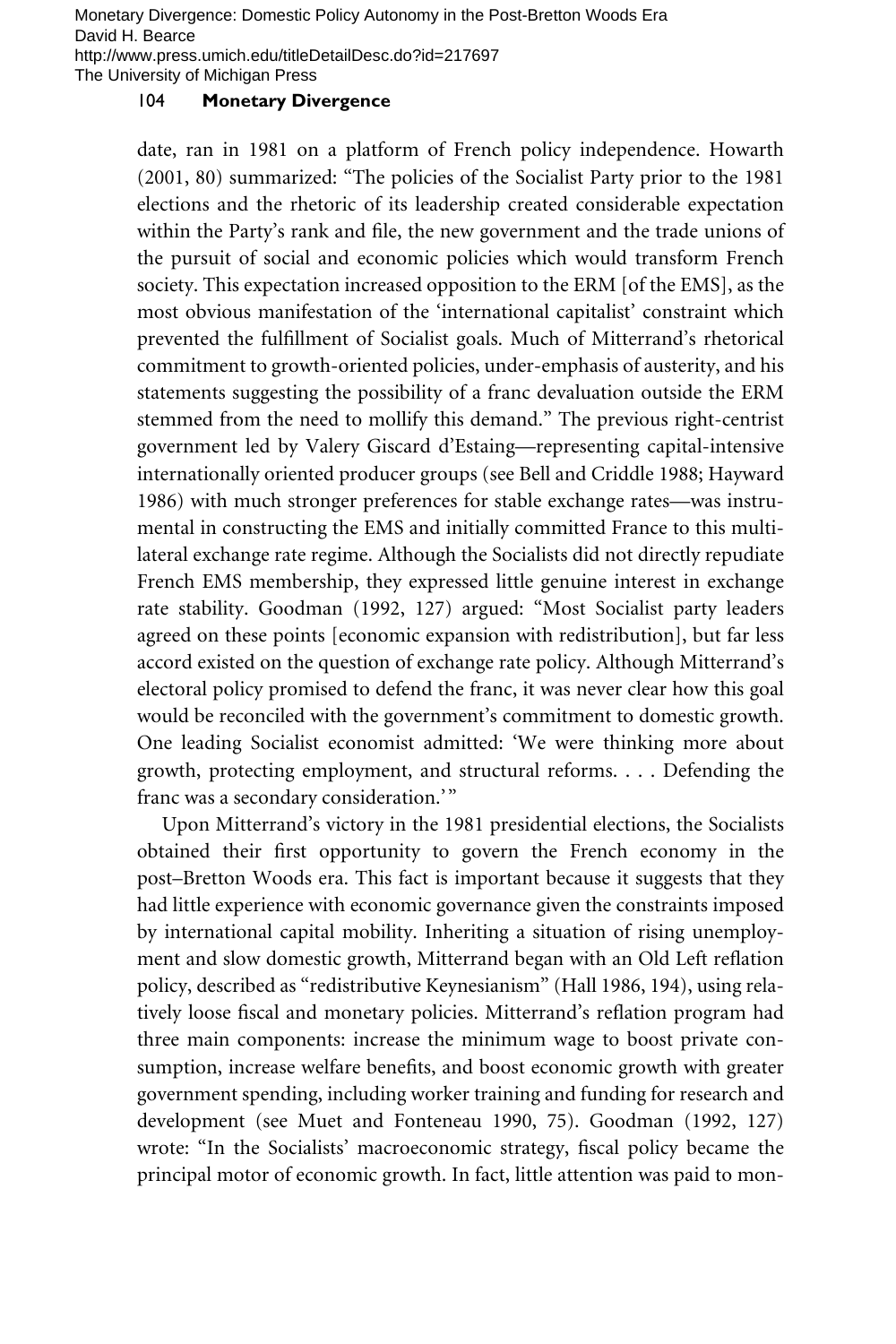etary policy, which was expected to accommodate [i.e., remain loose to facilitate] the planned increase in government spending."

But as the policy mix framework predicted, Mitterand's Old Left policy mix (high government spending and low national interest rates) would quickly become unsustainable with international capital mobility, since no policy instrument was directed toward inflation control. Indeed, the French economic situation worsened as inflation rose and the twin deficits (budget and trade) grew. Mobile capital exercised its exit option, and the French franc lost value. The declining economy forced President Mitterrand to consider a shift in the French policy mix. But his party was internally divided on how best to proceed.

On one side stood the CERES group (members of the Centre d'Etudes de Recherche et d'Education Socialistes), led by Jean-Pierre Chevenment, who wanted to pursue full economic expansion regardless of the inflationary consequences, withdraw from the EMS, and institute trade and capital controls to buffer against external pressures. Capital controls, to the extent that they could be maintained, would make the Old Left policy mix a more feasible policy option. The so-called Second Left (*deuxieme gauche*) opposed this plan. Michel Rocard and Jacques Delors, the latter of whom served as the Socialist finance minister at the time, argued for monetary contraction to restore domestic price stability, while remaining open to the world economy. The Second Left argued that continued EMS membership could provide some anti-inflation credibility even if exchange rate stability was not an important Socialist economic priority (Oatley 1997, 111–20).

## U-turn or "New Left" Turn?

The Second Left gradually won this policy struggle, as France undertook a series of austerity programs and realignments inside the EMS. In late 1981, the Mitterrand government began to raise nominal interest rates in the French national economy. Higher interest rates reflected a deliberate policy choice on the part of the Socialist-led government, since the French central bank, the Banque de France, was quite subordinate to the Socialist finance ministry in setting monetary policy. As shown in figure 18, French nominal interest rate differentials remained positive (above the prevailing world interest rate) throughout the fourteen years of the two Mitterrand presidencies, reflecting domestic monetary policy autonomy in an international context. Figure 18 also shows that during the cohabitation years (particularly 1987–88 and 1993–94) when Gaullist ministers ran French economic policy under a Mitter-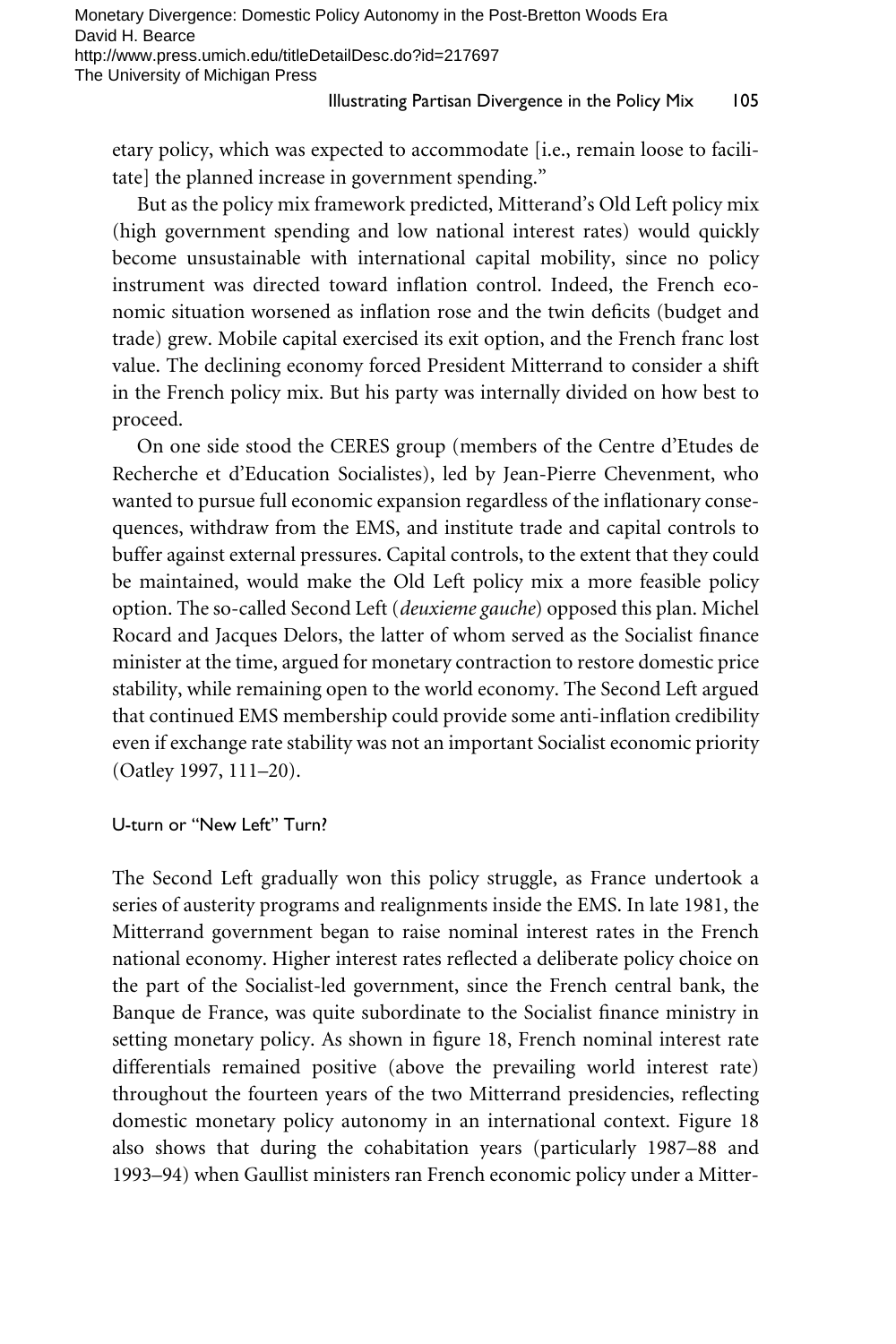

Fig. 18. French Monetary Policy Autonomy, 1980–95. (Monetary policy data from International Monetary Fund, *International Financial Statistics.*)

rand presidency, French interest rate differentials tended to decline, consistent with rightist preferences for external monetary convergence toward the low world interest rate.

The tight money policy instituted by the Socialists beginning in 1981 took some time to reduce inflation. During this period, the lack of external monetary policy convergence in France predictably led to exchange rate instability. France realigned within the EMS first in October 1981, again in June 1982, and a third time in March 1983. In 1983, Delors, as finance minister, instituted an even tighter monetary policy, as measured in terms of money supply growth. Goodman (1992, 135) reported: "An implicit target for the growth of domestic credit was set at 12 percent, a significant drop from the previous year. But Delors reportedly rejected the central bank's proposal and set a 10 percent target, apparently anticipating that the government would have to tighten monetary policy even further in 1983."

Socialist monetary tightness eventually produced the desired effect in stabilizing domestic prices. Loriaux (1991, 220) argued: "The Socialist party outperformed its conservative predecessor in its efforts to impose price stability and to contain the growth of wages. By 1985, the Socialists had brought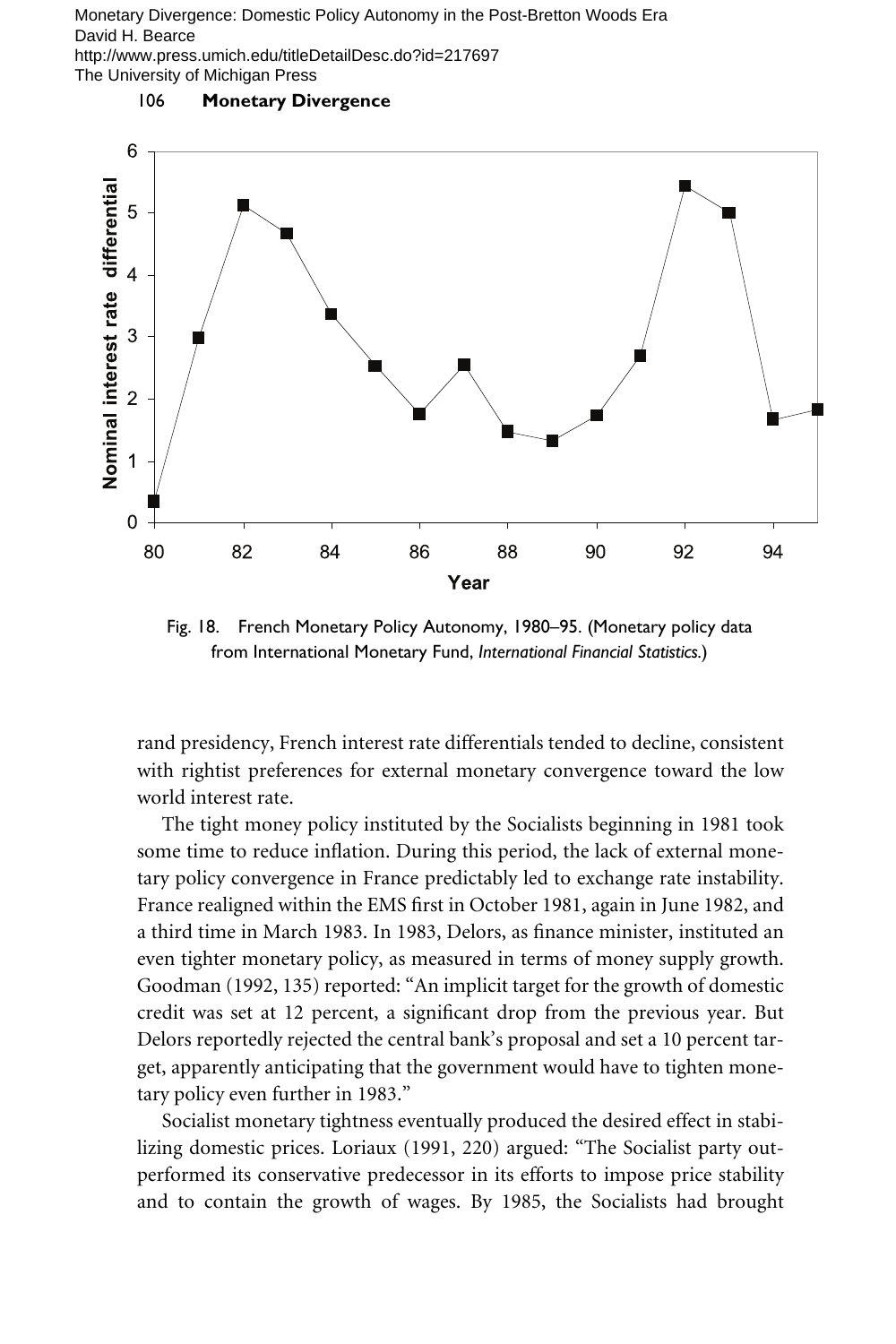inflation to under 6 percent, compared with an average in excess of 10 percent under the government of Raymond Barre [Giscard's prime minister]." But despite such low inflation outcomes, the Socialist monetary policy never converged on the low world interest rate, as shown in figure 18. This evidence accords well with the data presented by Bilger (1993, 111, 114) showing that French interest rates and inflation rates never fully converged on those in West Germany during the 1980s.

Such monetary nonconvergence can be explained in large part by the Socialists' expansionary fiscal policy stance over this period. At the same time that the Socialist government directed its monetary policy instrument toward inflation control, it needed another policy instrument to help maintain economic growth, consistent with the logic of the policy mix framework. Given Socialist ideological objectives favoring public goods and income redistribution, their preferred policy instrument for economic growth was fiscal expansion.

Certainly, Mitterrand began his tenure in 1981 with an expansionary fiscal stance. But it is often argued that the two austerity programs, the first coming in June 1982 and the second in March 1983, led to drastic cuts in French government spending. The empirical evidence simply does not bear out such a conclusion. As figure 19 demonstrates, contrary to the conventional wisdom, French government consumption relative to GDP actually grew during the austerity years (1982–83). As compared to the OECD average, French fiscal policy was relatively expansionary throughout the two Mitterrand presidencies (1981–95). Also consistent with the partisan policy mix framework, French government spending tended to contract when the Right controlled fiscal policy instruments during the cohabitation years (1986–88 and 1993–95).

How can it be that the Socialists' fiscal policy—at least as measured in terms of relative government consumption spending—was relatively expansionary even during the austerity years? To answer this question, it is helpful to examine the austerity packages and note that they did not mandate large cuts in government spending. The 1982 austerity package came as part of the franc realignment within the EMS and consisted of three primary components. First, France would seek to hold its budget deficit to 3 percent of the gross national product, a goal that could be attained through tax increases rather than drastic spending cuts (Oatley 1997, 119). Second, France would contract monetarily, slowing money growth from 12 percent in 1982 to 10 percent in 1983. Third, France instituted a series of wages and price controls to reduce inflation.<sup>2</sup> When this package failed to deliver the desired effect, France accepted a second

<sup>2.</sup> Ross's description of French austerity (2001, 26) bears out the story of limited (if any) cuts in government spending by the Socialists.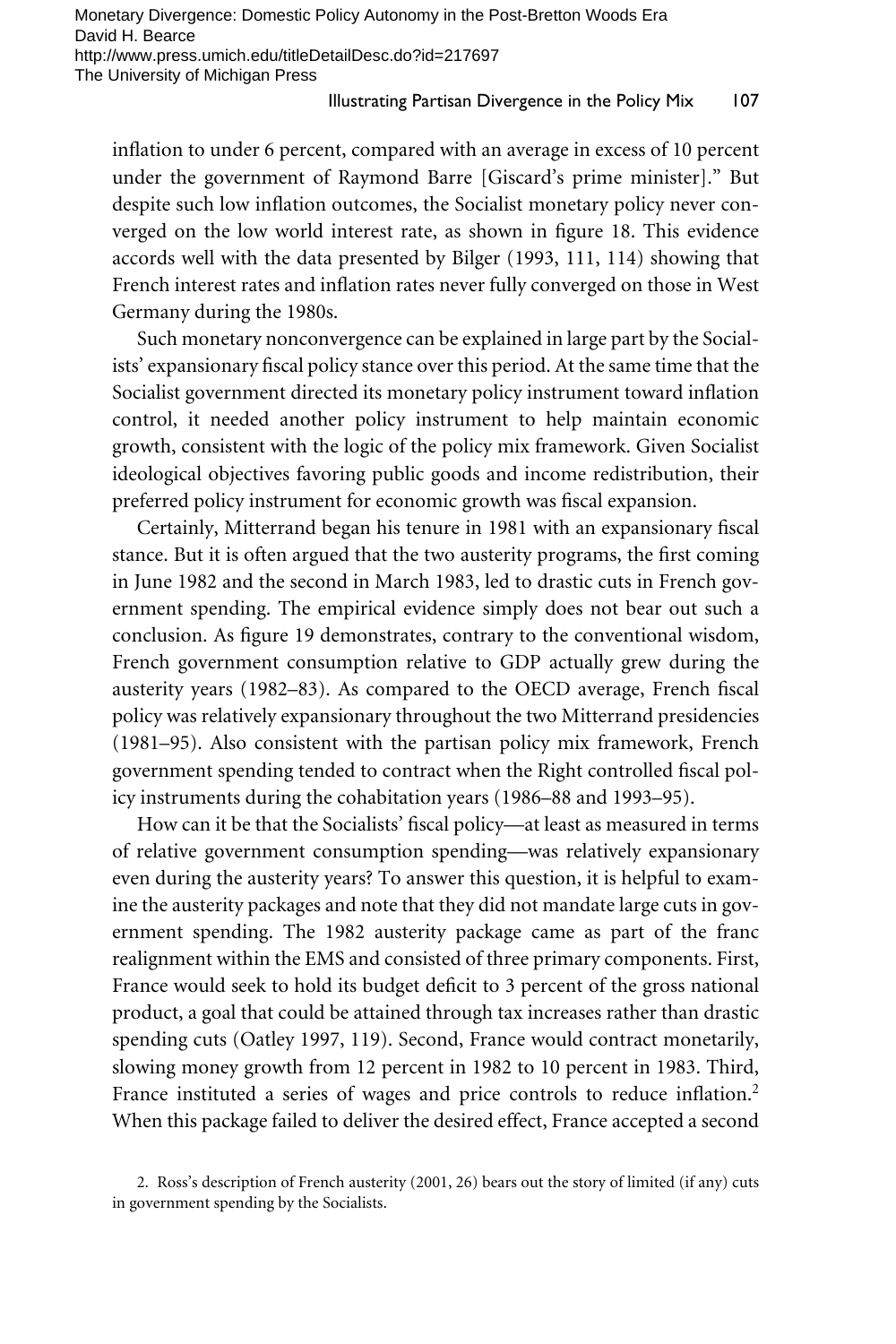

Fig. 19. French Government Spending, 1981–95. (Fiscal policy data from Organization for Economic Cooperation and Development, *Annual National Accounts.*)

austerity program in conjunction with the 1983 franc realignment within the EMS. The second program had four main parts (ibid., 124–25): (1) increased taxes to reduce the budget deficit;  $(2)$  limited cuts in government spending, mostly in terms of grants to nationalized sectors; (3) measures to increase the national saving rate; and (4) additional capital controls (e.g., a limit of two thousand francs on foreign exchange transactions for foreign travel).

Often interpreted as a U-turn in Socialist economic policy-making, Goodman (1992, 138) and other scholars have identified Mitterrand's acceptance of austerity as "a true watershed in Socialist economic thought." On this point, the partisan policy mix framework would also identify the austerity programs as watershed events inasmuch as they demonstrate how the Socialists accepted inflation control, along with economic growth, as a top macroeconomic priority given international capital mobility. In this sense, the Socialists finally abandoned any effort to hold an Old Left policy mix with more government spending and lower nominal interest rates.

Others (see, e.g., McNamara 1998, chap. 6) have interpreted these events as consistent with external policy convergence, maintaining that the French left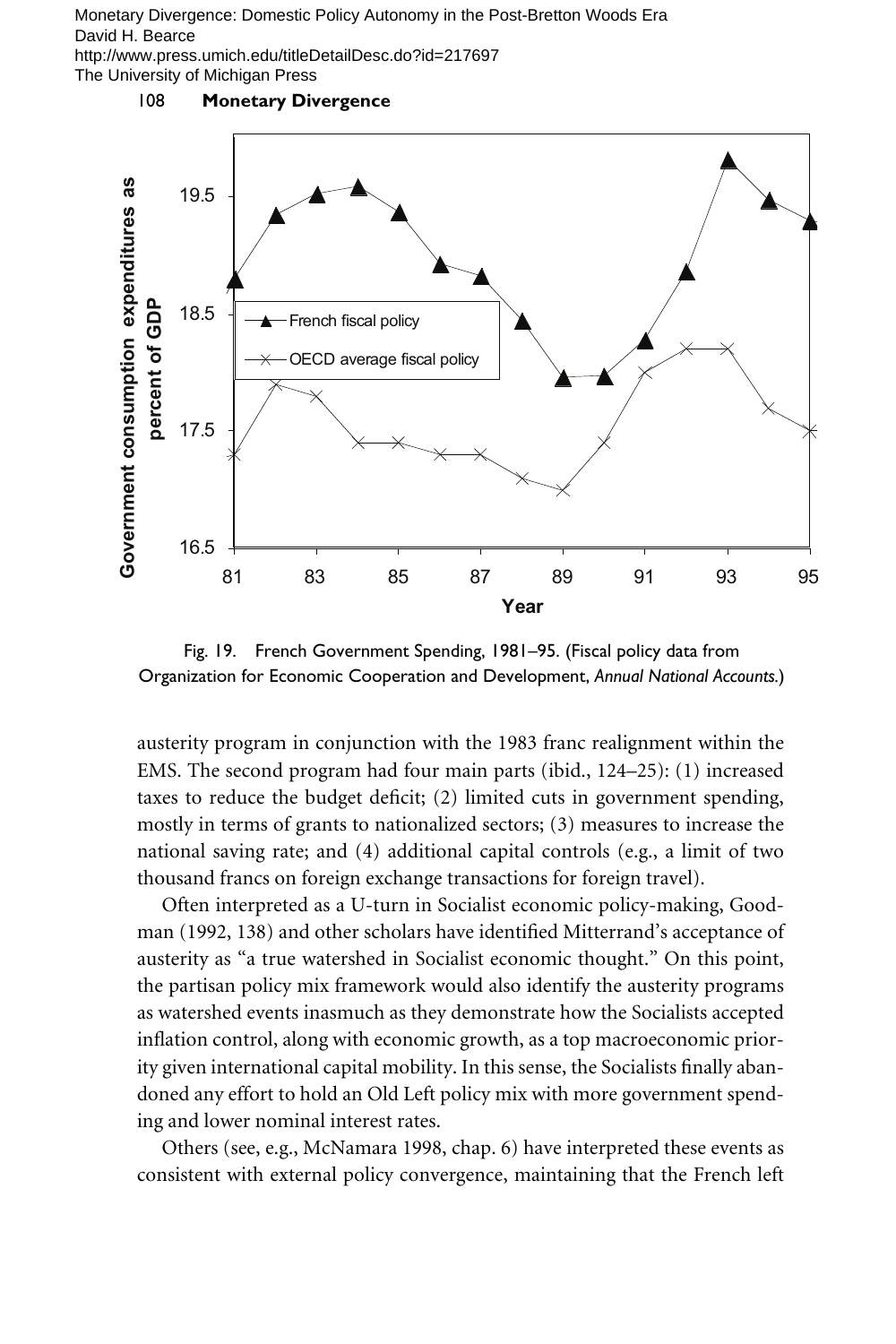adopted the neoliberal policy prescriptions of the political right. But as figure 20 illustrates, there is a problem with this logic when we identify the combination of less government spending with a lower nominal interest rate as the more neoliberal policy mix. If the French Socialists had wanted to move in this direction, they would have needed tighter fiscal conditions permitting a lower nominal interest rate in order to converge on the low world interest rate. But they did not make this choice: the evidence clearly shows that French government spending under the Socialists remained relatively high on an international basis even during the austerity years. Perhaps it was cut relative to planned levels, and French budget deficits certainly fell as tax revenues grew. But contraction occurred primarily on the monetary side, as French nominal interest rates rose well above the prevailing world rate. This fiscal and monetary combination demonstrates how the French Socialists clearly moved toward a different, more autonomous policy mix.

#### Exchange Rate Variability

As long as the world interest rate remained low on a nominal basis, the New Left policy mix would be generally incompatible with the external policy goal of exchange rate stability given international capital mobility. Arguably, Mitterrand's new policy mix did offer greater currency stability than would have the Old Left alternative, which had no policy instrument directed toward inflation control. But the New Left policy mix, with its large nominal interest rate differential, could not offer the exchange rate stability promised by the more neoliberal policy mix, with its reduced interest rate differential made possible through cuts in government spending. Indeed, the Socialists continued to face currency pressures within the EMS: a fourth franc realignment occurred in July 1985, a fifth in April 1986, and a sixth in September 1992.<sup>3</sup>

3. These realignment events were currency depreciations. As discussed in chapter 3, positive interest rate differentials could be associated with either currency appreciation or currency depreciation, depending on how international investors interpret the interest rate differential. If interpreted as a sign of excess positive returns on capital in the national economy, then positive interest rate differentials would lead to capital inflows and domestic currency appreciation. If interpreted instead as a sign of increasing domestic prices, then a positive interest rate differential would lead to capital outflows and currency depreciation, as it did for the French Socialists. This understanding helps explain why the solution to French exchange rate instability during this period was not simply to raise interest rates even higher, a decision that might have been read as a signal of yet more expected future inflation. Instead, relative exchange rate stability could have been achieved with reduced public spending, since government intervention in the national economy was viewed as one of the major sources of French inflation during this period.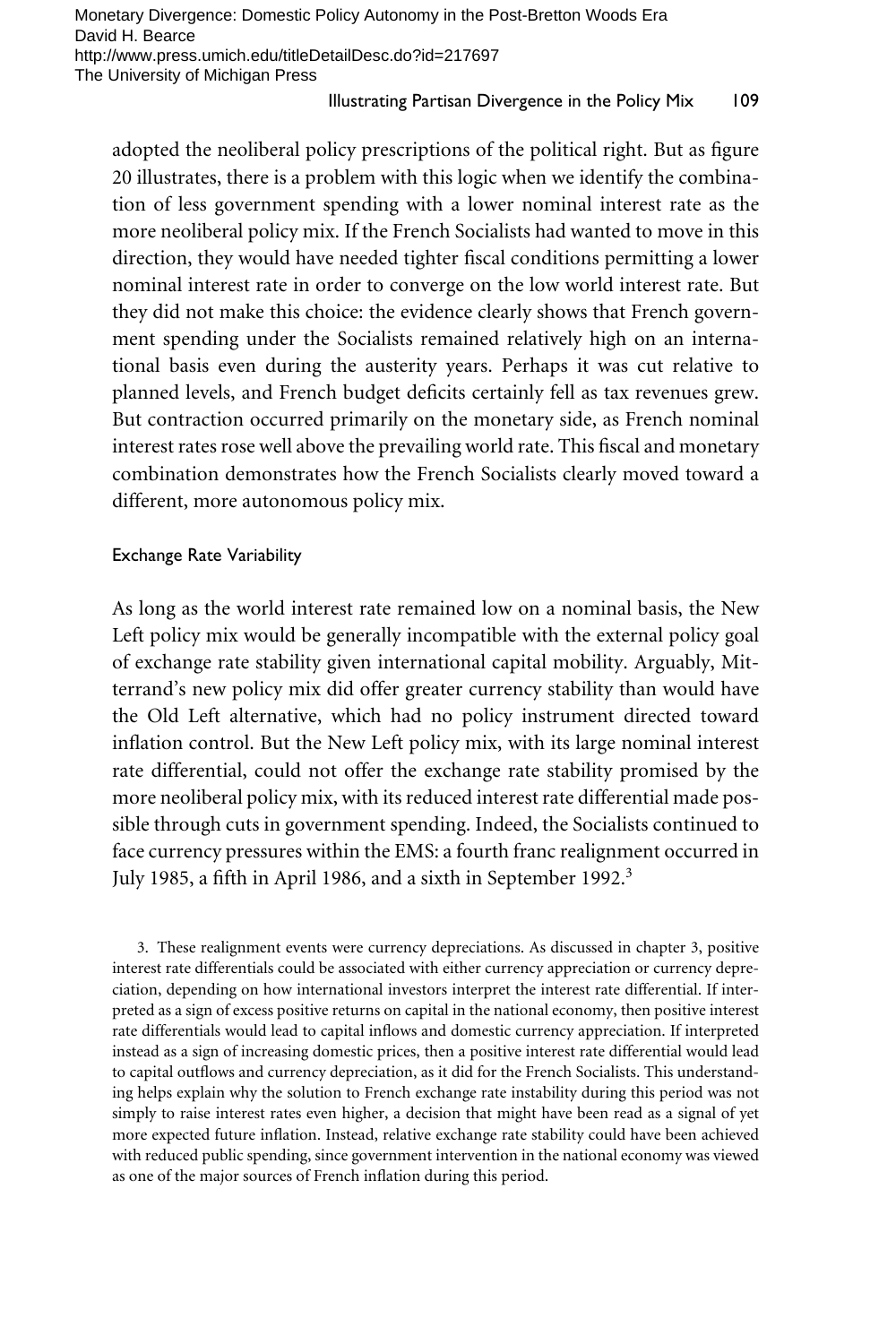# 110 **Monetary Divergence**

|                                | <b>Nominal Interest Rate</b>                            |                                                         |  |
|--------------------------------|---------------------------------------------------------|---------------------------------------------------------|--|
|                                | Lower                                                   | Higher                                                  |  |
| More<br>Government<br>Spending | Old Left policy<br>mix: Socialists<br>before the U-turn | New Left policy<br>mix: Socialists<br>after the U-turn. |  |
| Less                           | Neoliberal<br>policy mix                                |                                                         |  |

Fig. 20. The Socialists' New Left Policy Mix

Consequently, Mitterrand's decision to remain inside the exchange rate mechanism of the EMS should not be interpreted as a choice for exchange rate stability over domestic policy autonomy. Howarth (2001, 62) reported in his detailed history of French monetary policy: "One important conclusion can be drawn: that Mitterrand's decision could probably have gone either way on the issue. His rather confused attitudes on desirable economic policy both encouraged and discouraged a float. His European attitudes—support for the *acquis communitaire* and the belief in France's leadership role in Europe—encouraged continued ERM membership, although their importance is difficult to determine. He was convinced less by economic arguments." The decision to remain within the relatively flexible EMS instead reflected Mitterrand's personal goal to maintain French commitments to European institutions. On this point, Howarth further reported, "all of Mitterrand's advisors claim that the most important factor encouraging his decision in favour of the ERM was a long-standing commitment to the European Community, especially given that his knowledge of economics was extremely limited" (78). Jean Peyrelevade, an economic advisor to President Mitterrand, stated, "Allowing the franc to float [i.e., exiting the EMS] would have caused our international partners, who were already suspicious, to doubt the new government's attachment to Europe" (cited in Goodman and Pauly 1993, 71).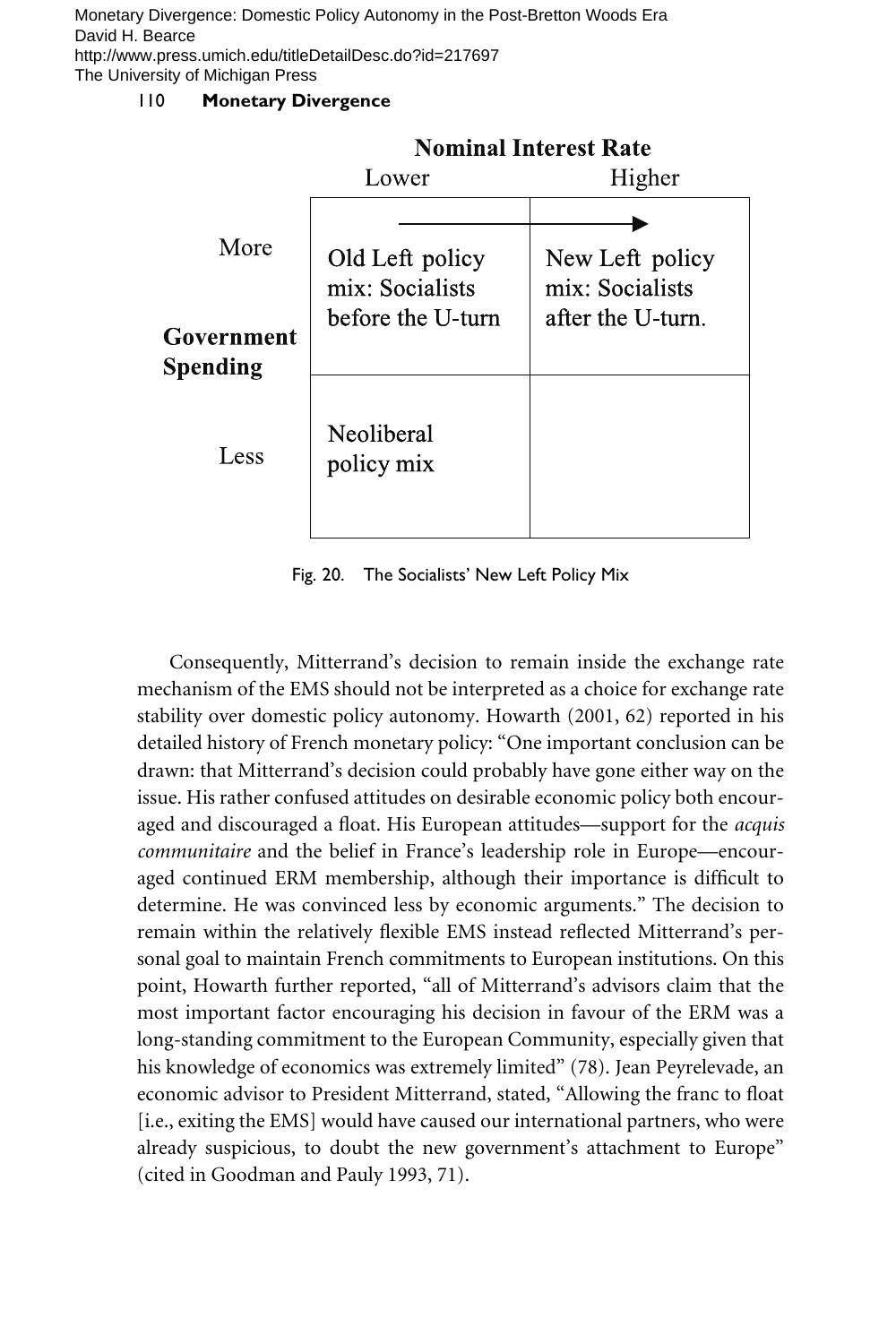Further evidence for the Socialist Party's relative disinterest in exchange rate stability came in 1985, when the French government played only a secondary role in the G-5 Plaza Accord, designed to stabilize the world's major currencies at a time of high exchange rate variability (see Funabashi 1988, 173). The French government later played a major role in constructing the 1987 Louvre Accord, a target-zone system for maintaining currency stability among the G-5 currencies after the Plaza Accord (see Howarth 2001, 100). But it is important to remember that the Louvre Accord was negotiated during a period of cohabitation, when the French political right, who prized exchange rate stability over domestic policy autonomy, governed the national economy.

As President Mitterrand increasingly perceived (perhaps erroneously) the EMS to be a policy straitjacket on the French national economy, he became the vocal leader in searching for a new European monetary regime to replace the EMS. His alternative was the EMU, with a European central bank. Mitterrand reasoned that the EMU's regional central bank with French national representation might be more responsive to the domestic policy preferences represented by the French Socialists than was the German Bundesbank, whose conservative policy decisions arguably dominated the operation of the EMS.

#### The Socialists and the EMU

Many have interpreted Mitterrand's support for the EMU as proof that the Socialists had finally accepted external policy convergence and exchange rate stability as their dominant economic objectives. But just the opposite appears to be the case. Ross (2001, 29) neatly summarized: "The bottom line was that the French wanted to seize some control of European monetary policy from the German Bundesbank. Others, the Italians in particular, were interested in helping them. The concern was not simply power. What mattered was to construct a new institutional basis for European monetary policy that would be less constrained towards price stability and more growth-friendly." Elgie and Thompson (1998, 127) offered a similar assessment: "Suffice it to say here that Mitterrand promoted monetary union as early as January 1988 because he believed that it would reduce the economic influence of Germany."

Many Socialist Party leaders correctly recognized that the EMU would not offer France greater domestic policy autonomy than did the EMS, and they opposed the new monetary arrangement. Howarth (2002, 185) reported, "there is no evidence of any pro-EMU activity by [Socialist] financial policy advisors close to President Mitterrand or leading Treasury officials prior to June 1988 and the latter continued to oppose the project over the next three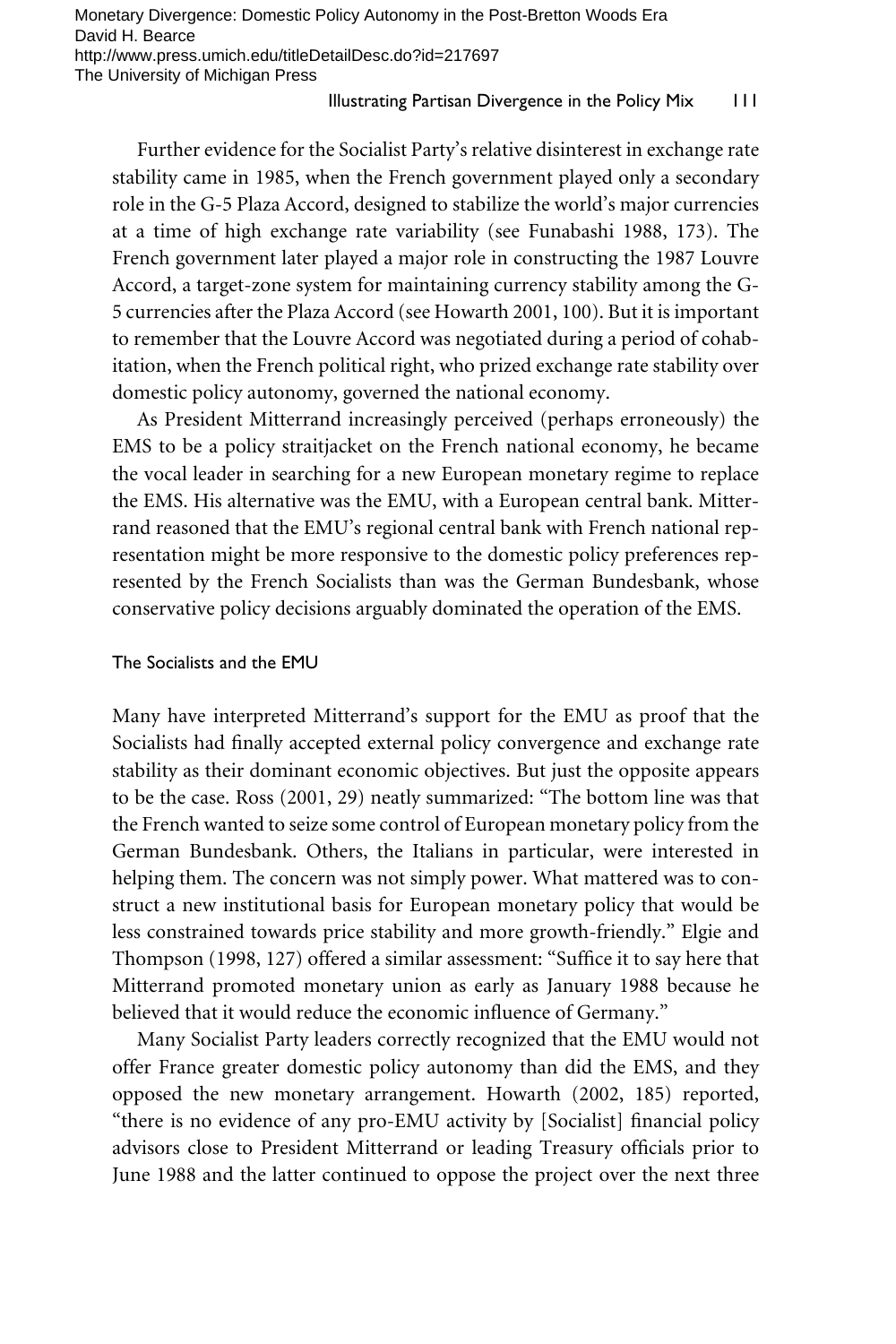# 112 **Monetary Divergence**

years." Indeed, the EMS had permitted the Socialist governments to exercise substantial domestic policy independence, consistent with the assessment that this arrangement represented only "a partial tying of the French government's hands" (Howarth 2001, 191). However, by treating European monetary integration as a French foreign policy issue and, thus, as within the exclusive domain of the French president, Mitterrand simply ignored the opposition within his own party and moved forward on the EMU.

This conclusion is further supported by Ross's evaluation (2001, 45) that the EMU was "*not* a French Socialist project in any partisan terms" but, rather, "the product of a French Socialist President, working in the realm of high diplomatic politics, with the aid of a French Socialist President of the European Commission." Ross continued: "the French Socialists, as a party, did not really confront the realities of EMU in domestic politics until the mid-1990s, at which point EMU was a *fait accompli.* When the confrontation occurred, it was less about the desirability of EMU and more about developing a 'left' domesticpolicy package [i.e., maximizing domestic policy autonomy] within the constraints of EMU . . . [suggesting] that EMU will be a negotiable process as it unfolds." In chapter 7, I will return to the subject of how leftist governments have dealt with the policy constraints imposed by the EMU.

## **2. The British Conservatives, 1979–96**

Conservative Party governance in Britain is an important case to illustrate external policy convergence because it is not an obvious one. Except for a brief period in the early 1990s, Conservative governments have stubbornly stayed outside of European monetary regimes in the post–Bretton Woods era. Thus, for scholars who equate membership in such regimes as a decision for external policy convergence with exchange rate stability and who equate nonmembership as a choice for domestic policy autonomy, the case of the British Conservatives would appear to be an example of the latter choice.

But the Conservatives espoused neoliberal policy ideas and represented the capital-intensive internationally oriented sectors of the British economy. On this point, Philip (1992, 166) concluded, "Clearly industrial and City interests are likely to be most happy with the Conservatives while trade union interests will naturally try to influence Labour's position above all others." Gamble  $(1994, 246-47)$  similarly identified the Conservatives as the partisan agent for the internationally oriented sectors of the British economy. He wrote that "by reasserting the traditional international orientation of British economic policy, the [Conservative] government gave priority to the maintenance of the open-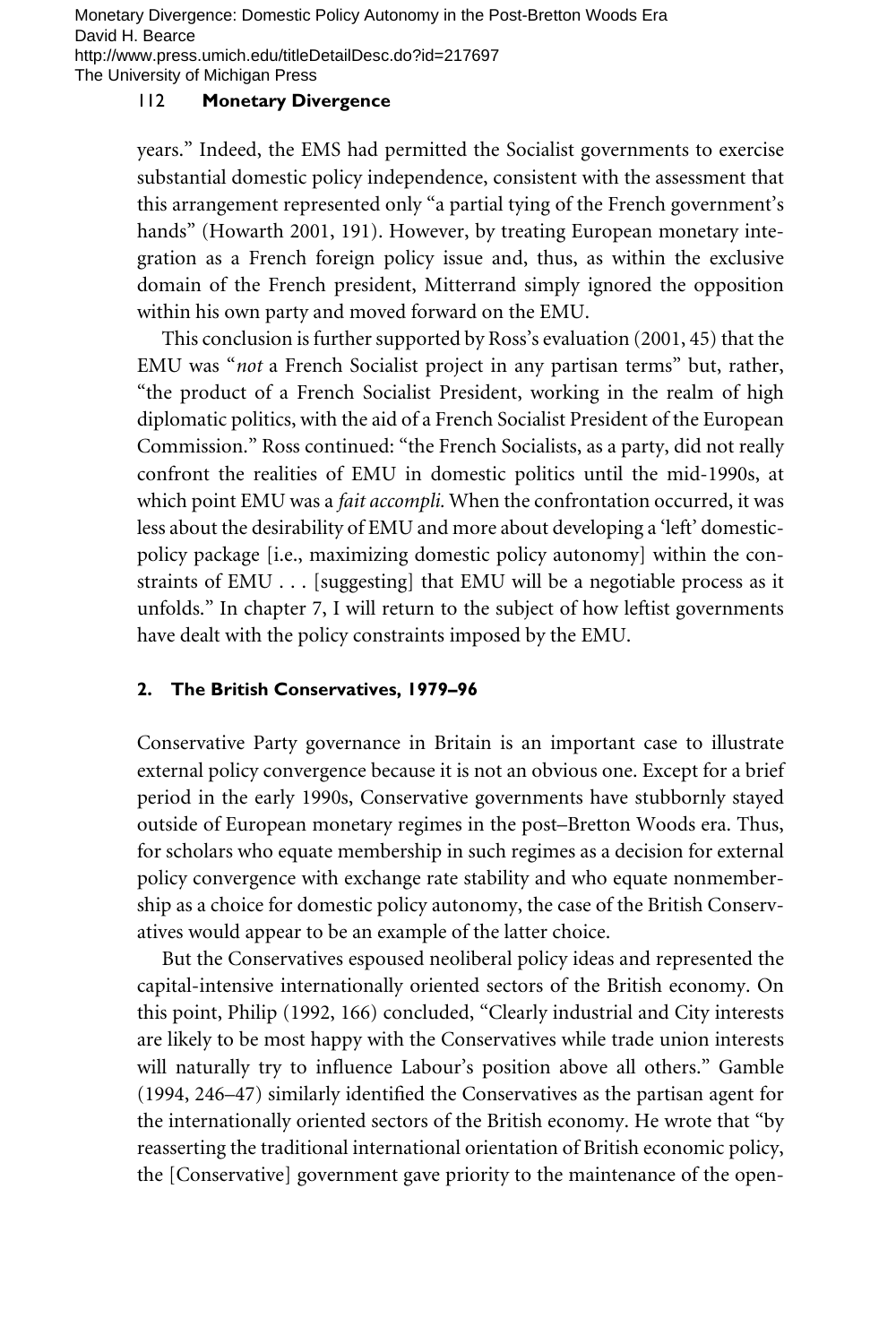ness of the British economy over the protection of domestic industry." Gamble continued: "This policy favoured those industrial sectors that were already dominated by transnational companies . . . as well as the financial and commercial companies based in the City."

Given this representation, the British Conservatives fit the government partisanship criteria for external policy convergence and stand as a very unlikely case of domestic policy autonomy. Furthermore, Britain's majoritarian electoral system meant that the Conservative governments were not hindered in their choice for policy convergence by political power-sharing arrangements. I will thus here make a three-part case for the British Conservatives as an important example of external policy convergence. The first part will consider the Conservative's neoliberal policy mix. The second part will show how, with their neoliberal policy mix, the Conservatives were able to achieve a relatively stable national currency while remaining outside of the EMS. The third part will briefly examine the period of Labor Party governance beginning in 1997. This examination is important because Labor, rather than the Conservatives, is frequently cast as the British political party that is most interested in external policy convergence. I will show how this interpretation is misleading, making the case for the British Labor Party as a party of domestic policy autonomy.

#### Toward a Neoliberal Policy Mix

Under the leadership of Margaret Thatcher, the Conservative Party took power in 1979, following five years of Labor Party governance in the United Kingdom. Other than the final years of the Heath government, Thatcher's ascendancy marked the first opportunity for this rightist party to govern its national economy in the post–Bretton Woods era of international capital mobility. Consequently, the Conservatives had to experiment with their policy mix before finding a fiscal and monetary combination that was both feasible given international capital mobility and consistent with their own partisan objectives for exchange rate stability. On the latter issue, it is important to begin with the understanding that the British Conservatives desired exchange rate stability. Thompson (1996, 23) concluded in her study of British monetary policy under the Conservatives, "most fundamentally, Thatcher and Howe [Thatcher's chancellor of the exchequer] were committed to the general aim of exchange rate stability." This important point will be developed in much greater detail shortly.

Facing a situation of high inflation in Britain, the Thatcher government began with a policy mix that was relatively tight on both the fiscal and mone-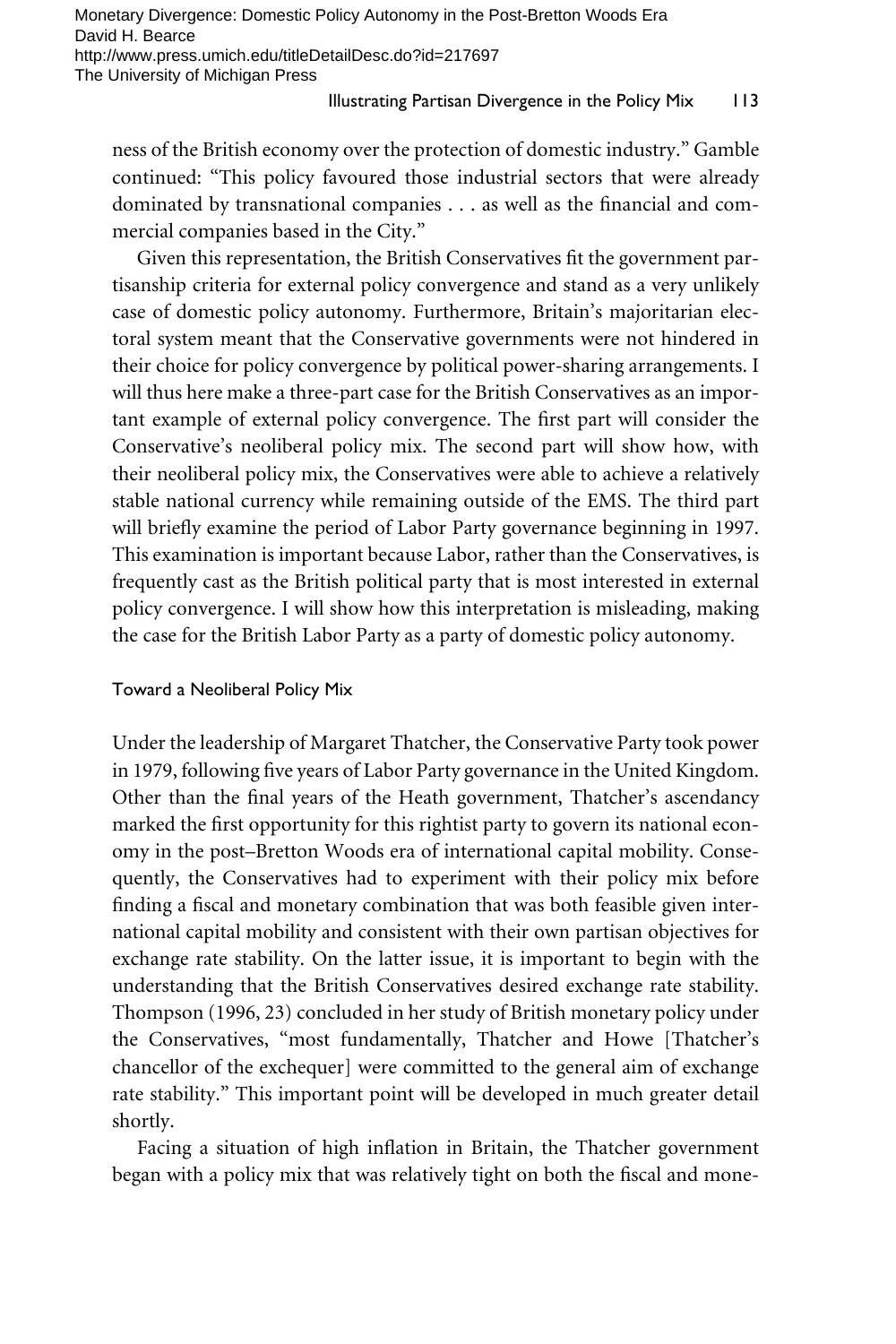# 114 **Monetary Divergence**

tary fronts, effectively directing these two policy instruments toward the same goal of domestic price stability. As I argued in chapter 4, such an Old Right policy mix (with less government spending with a higher national interest rate) quickly becomes unfriendly to international capital, because it tends to stifle economic growth in the national economy. Indeed, with no policy instruments directed at this important economic objective, Britain entered a recession in late 1980. As would be expected, internationally mobile capital exited the British economy, and the pound sterling lost value, especially in 1981 (see Walsh 2000, 497).

This situation forced the Thatcher government to reconsider its Old Right policy mix. Recognizing that one policy instrument (either fiscal or monetary) must be directed toward the objective of economic growth, the Conservatives effectively had two possible options: more government spending with a higher nominal interest rate (the New Left policy mix) or less government spending with a lower interest rate (the neoliberal alternative). As illustrated in figure 21, Thatcher effectively chose the latter, also labeled as the New Right policy mix. Indeed, Seldon and Collins (2000, 66) concluded, "Thatcher herself came to accept the recession of 1980/81 had been aggravated by a too tight monetary policy." But the need for continued inflation control meant that British fiscal policy should remain relatively tight. As an explicit means to coordinate their fiscal and monetary policy choices (consistent with the logic of deliberate policy counterbalancing), the Conservatives introduced the new Medium Term Financial Strategy.

The new Conservative government faced some initial difficulty in implementing their plans for fiscal contraction. British government spending relative to GDP did not fall as quickly as the Conservatives had planned (see Boix 1998, 163). But much of this difficulty was certainly due to the recessionary environment in Britain. Hall (1986, 116) noted, "the high public spending to GDP ratios [in the early Thatcher years] reflect a sluggish denominator as well as a rising numerator." The numerator also rose in the early 1980s, because the Thatcher government "increased expenditure on such traditional Conservative priorities as defense, law and order, and agriculture" (ibid.).

As the British economy improved, however, the Conservatives' contractionary fiscal stance became more apparent. Nigel Lawson, who replaced Howe as the chancellor of the exchequer in 1983, began budgeting based on a "slower rate of growth for public spending than the sustainable growth rate of the economy as a whole, with the result that public expenditure would steadily decline as a share of GDP" (Lawson 1992, 305–6). Over the long run, the Conservatives were certainly successful in cutting government expenditures relative to GDP.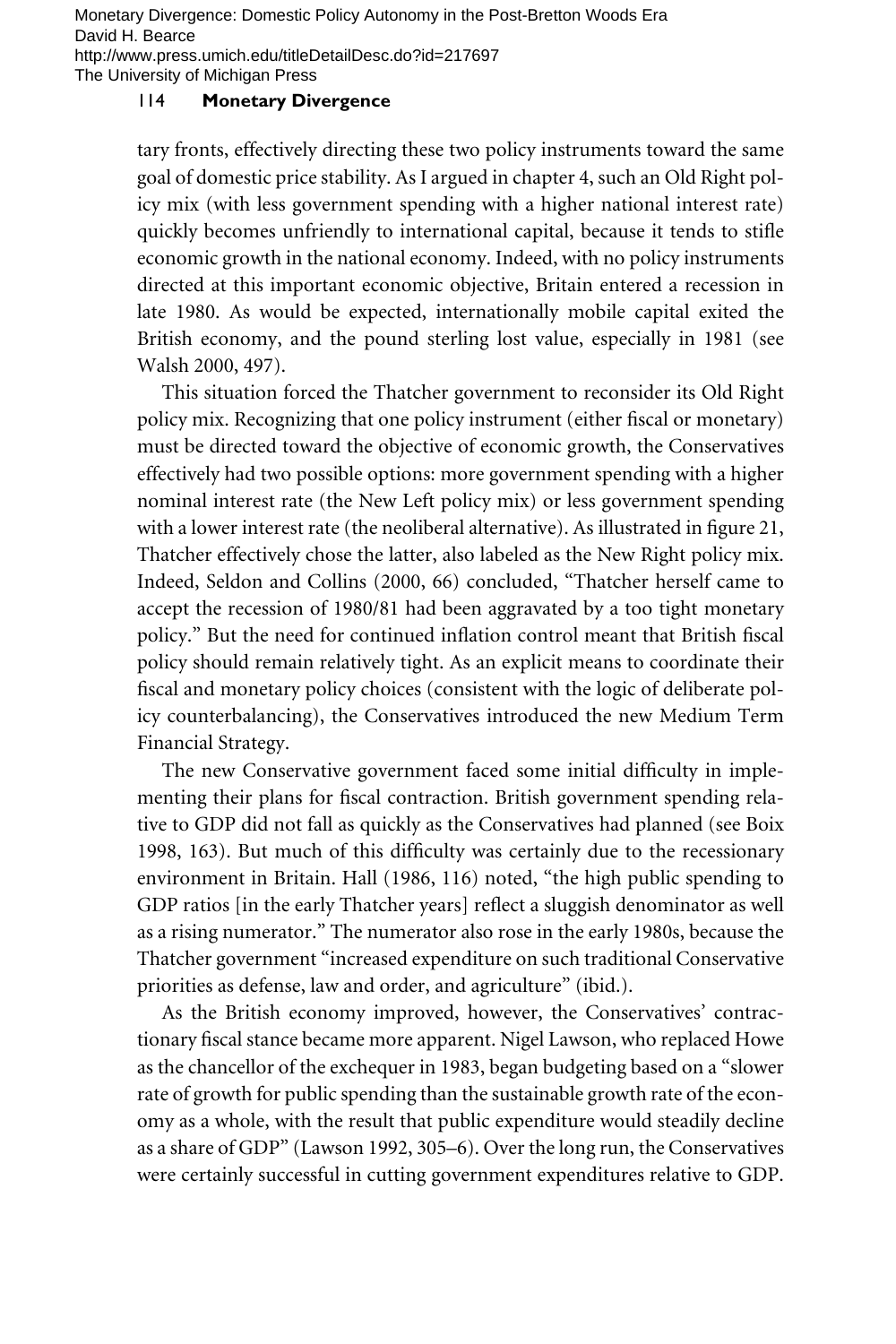Illustrating Partisan Divergence in the Policy Mix 115

|                        | nai mitti ost itatt                                                     |                                                       |  |
|------------------------|-------------------------------------------------------------------------|-------------------------------------------------------|--|
|                        | Lower                                                                   | Higher                                                |  |
| More                   |                                                                         | New Left policy<br>mix                                |  |
| Government<br>Spending |                                                                         |                                                       |  |
| Less                   | New Right, or<br>Neoliberal, policy<br>mix: Conservatives<br>after 1981 | Old Right policy<br>mix: Conservatives<br>before 1981 |  |

## **Nominal Interest Rate**

Fig. 21. The Conservatives' Neoliberal Policy Mix

Seldon and Collins (2000, 67) reported: "[total p]ublic spending fell from 44% of GDP in 1979 to just under 40% by 1990, a considerable achievement when it is remembered that expenditure rose significantly in many other European countries over this period."

While describing the Conservatives' fiscal policy stance as generally contractionary is not particularly controversial, many readers may be surprised at the relative looseness of British monetary policy beginning in 1981. Several detailed studies of British monetary policy during this period document how the Conservative government consistently overshot their stated monetary policy targets (see, e.g., Cobham 2002, chaps. 3–4; Temperton 1991), indicating a looser monetary policy measured in terms of money supply. Hall (1986, 118), for example, showed that sterling M3 growth, the Conservatives' preferred monetary supply indicator, consistently went above or to the high end of the target range from 1979 to 1985. Similarly, Talani (2000, 104) presented data from the Bank of England documenting the steady growth of sterling M3 stock during the entire first decade of Conservative Party governance.

In 1985, the Conservatives effectively ended money supply targeting (see Cobham 2002, 53). But even of the period when they did state money supply targets in the early 1980s, Minford (1993, 430) argued that "the implementation of [British] monetary policy has been through interest-rate changes rather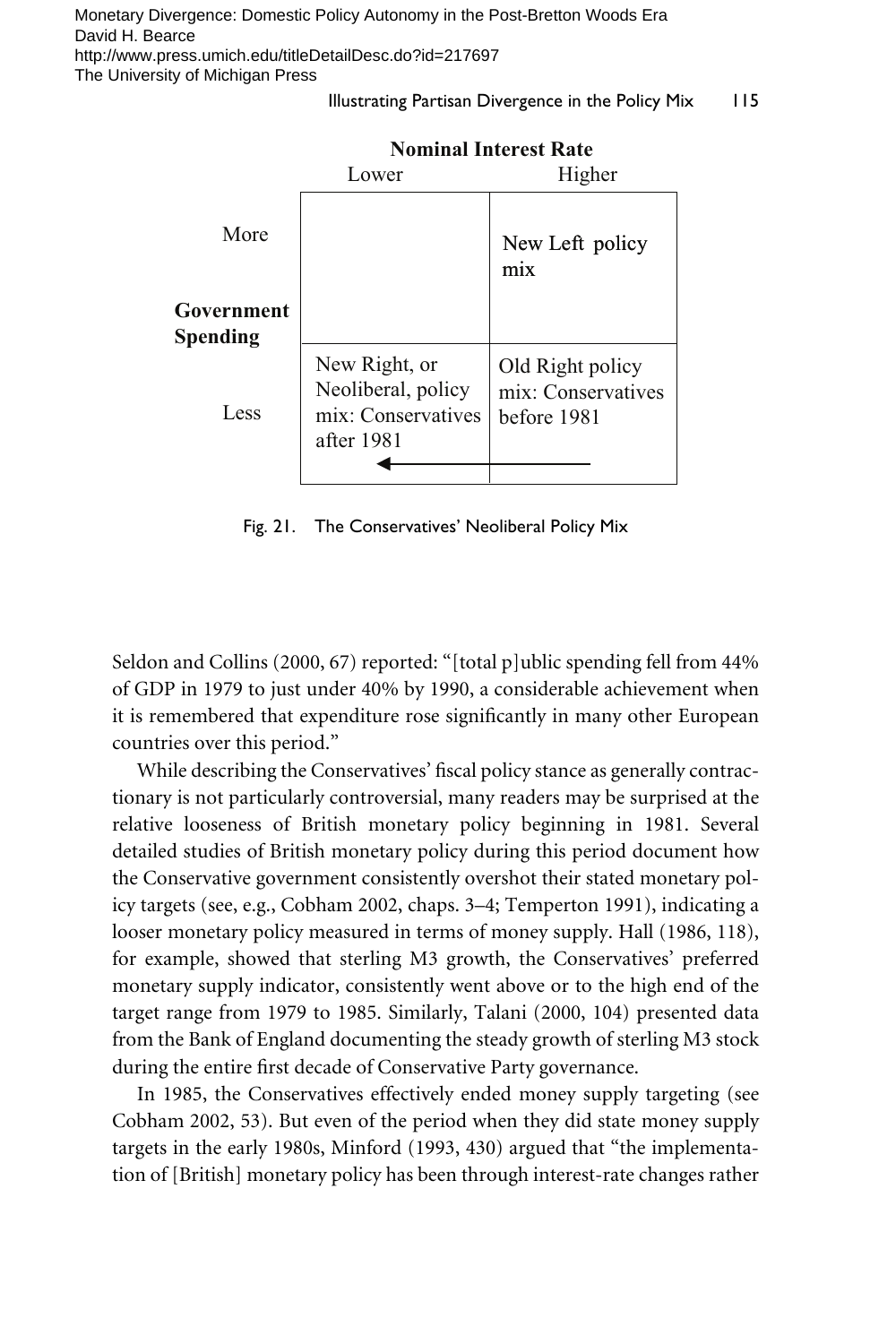# 116 **Monetary Divergence**

than through monetary base control."4 With regard to national interest rates, low rates were a very important part of Thatcher's privatization program to encourage private investment in formerly state-owned enterprises. Lawson (chancellor of the exchequer for 1983–89) later stated: "low interest rates had an unfailing appeal for Margaret [Thatcher]. Despite her reputation as a diehard opponent of inflation, and her dislike of it was undoubtedly genuine, she was almost always in practice anxious to reduce interest rates" (cited in Thompson 1996, 60).

## Exchange Rate Stability outside the ERM

As long as the Conservatives held their neoliberal policy mix, membership in the exchange rate mechanism of the EMS would be a very feasible policy option for the United Kingdom. Thompson (1996, 48) argued: "the Prime Minister and Chancellor had accepted . . . that monetary and fiscal policy could be used for different purposes. In assigning the former to the exchange rate [i.e., a low nominal interest rate to minimize the national interest rate differential] and the latter to controlling domestic expansion [i.e., inflation control], they formulated policy in the way most compatible with ERM membership." Yet they remained outside the institution.

Many officials within the Thatcher government favored joining the ERM, including those at the Treasury (particularly Lawson) and the Bank of England. Thatcher's own views regarding European exchange rate regime membership have often been misunderstood. Thatcher had announced herself as an early supporter of the EMS concept. As the member states of the European Community (EC) drew up plans for the new fixed exchange rate regime in 1978, the then-governing Labor Party announced that Britain would not join the multilateral currency arrangement. The Conservatives in opposition criticized the unwillingness of the prime minister, James Callaghan, to join the EMS, with Thatcher lamenting, "This is a sad day for Europe." She complained that Labor was content to have "Britain classified among the poorer and least influential countries in the EC" (cited in Thompson 1996, 14; see also Gamble and Kelly 2002, 102).

Once in power, however, Thatcher changed her tune, voicing opposition to membership in the exchange rate mechanism of the EMS. But her opposition

<sup>4.</sup> This illustrates the important point (made in chap. 4) that the money supply is endogenous to the short-term interest rate. Thus, the best indicator of a state's chosen monetary policy orientation is a policy interest rate, rather than a measure of the money supply.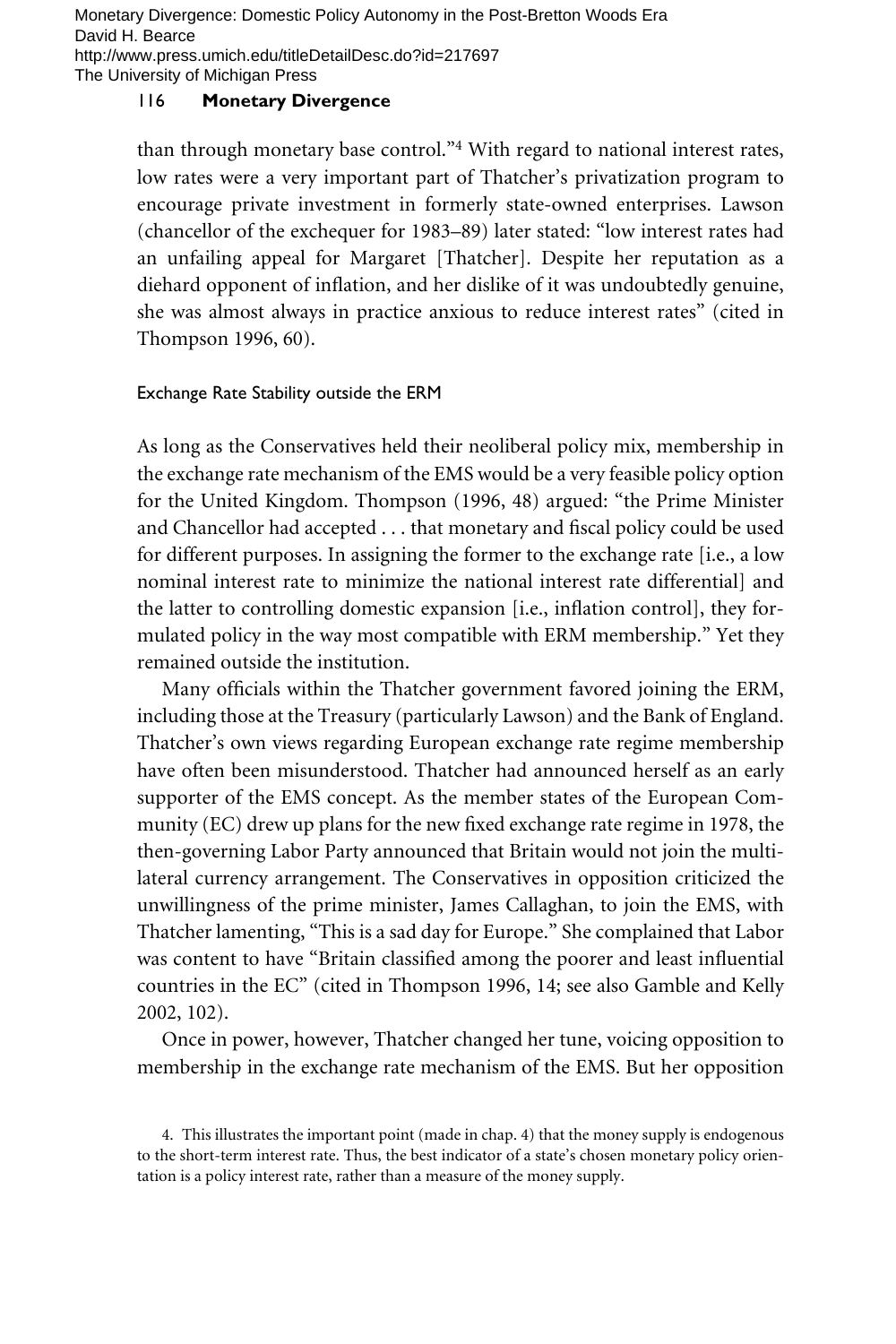was due not to any lack of interest in exchange rate stability per se (indeed, just the opposite was true) but, rather, to concerns about participation in an exchange rate regime viewed as antidollar<sup>5</sup> and about the perceived loss of British national sovereignty to this and other such European institutions. As Oatley argued, though "Thatcher was in the minority [among Conservatives] opposing membership," she nonetheless "managed to force an outcome" that kept Britain out of the ERM until 1990 (Oatley 1997, 73). Thus, the Conservatives were "operating an economic policy similar in substance to ERM membership [less government spending for a lower nominal interest rate and interest rate differential] but at Thatcher's insistence outside the system and in tandem with a relatively isolationist EC policy" (Thompson 1996, 31).

Some scholars (see Talani 2000, 73) have expressed surprise at the "complete silence of the societal and economic actors" favoring British monetary convergence and exchange rate stability on the subject of ERM membership during the early 1980s. As Thompson documented, "[t]he City [financial services] wanted the security of reduced exchange rate volatility and a counterinflationary discipline," as did the "[m]ultinational companies operating in Britain [international exporters]," but that "it could not be said that either sector saw [ERM] membership as imperative to their interests" (Thompson 1996, 56). Yet it is not hard to understand why this would be the case, since the Conservative governments, for the most part, held a policy mix consistent with the goal of exchange rate stability. Thus, lobbying their rightist partisan agents for this desired economic objective was simply unnecessary given that the Conservatives were already actively working for and, indeed, achieving external currency stability during this period.6

However, British interest rates and interest rate differentials did increase in 1984 and 1985, leading to greater exchange rate variability for the pound sterling (see fig. 22). Predictably, when the Conservatives did not effectively work for external monetary convergence and exchange rate stability, these internationally oriented societal principals began to lobby their partisan agents on behalf of ERM membership as a possible solution to increased external currency volatility. Thompson (1996, 40) documented the lobbying pressure as the sterling's variability grew in 1984–85: "in the City, firms and individuals were becoming increasingly interested in ERM entry. In August 1984, the Lloyd's Bank of Economic Bulletin argued that the fall in sterling in the previ-

<sup>5.</sup> During the 1980s, the United States was Britain's largest export market, just ahead of the German market.

<sup>6.</sup> On this point, see Bearce 2003, 397–98.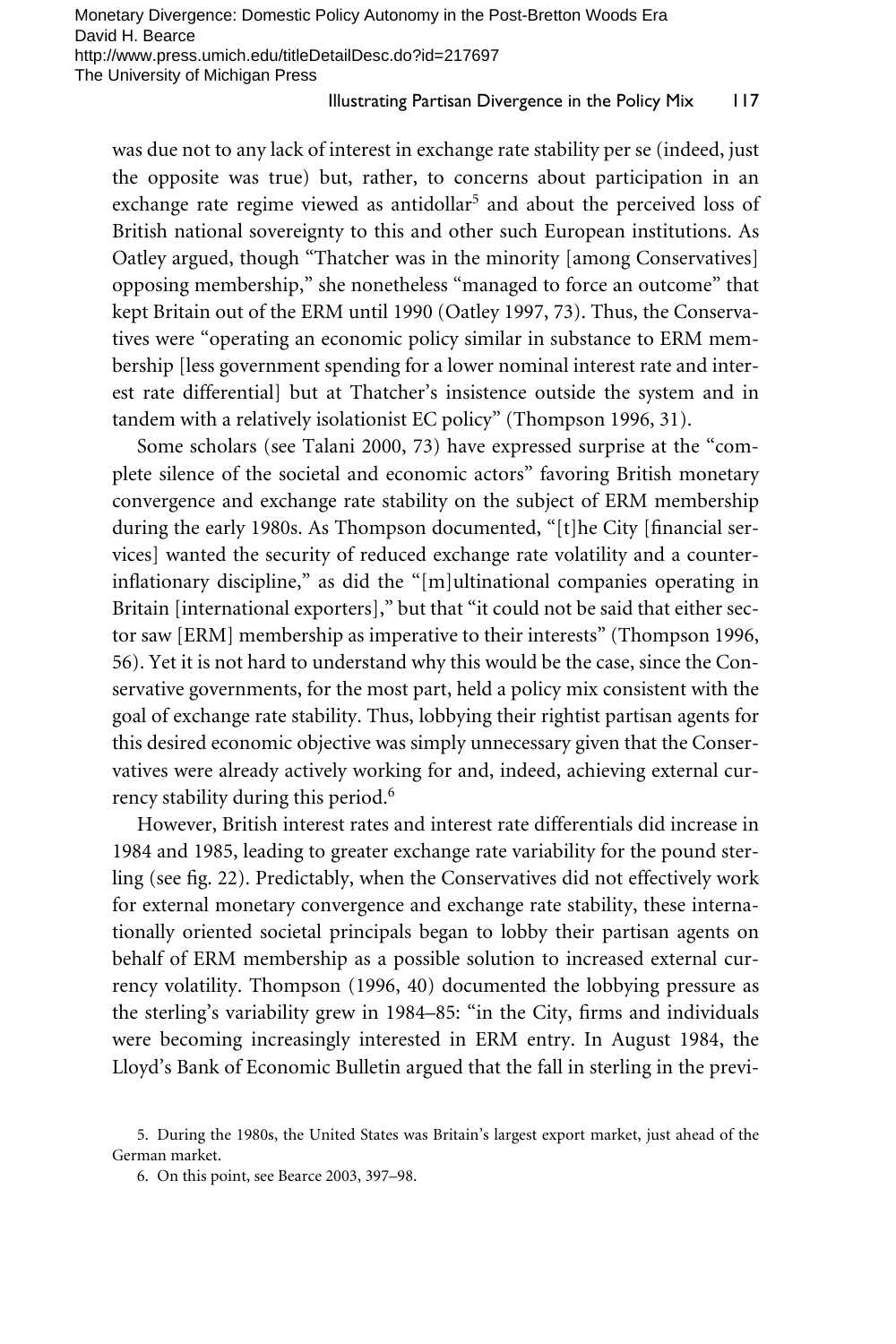## 118 **Monetary Divergence**



Fig. 22. British Exchange Rate Variability, 1982–96. (Exchange rate data from International Monetary Fund, *International Financial Statistics.*)

ous month could have been avoided inside the ERM. Three months later a group of City bankers and economists published a report highlighting the benefits of membership." Thompson continued: "During 1985 a succession of business groups, economic organizations and financial commentators came out in favor of ERM entry. . . . The sterling crisis had brought the issue of currency volatility to a head. Previously, firms valued exchange rate stability, but were confident that it could be better achieved outside rather than inside the ERM" (51).

To diffuse this lobbying pressure, the Conservatives began to shadow the German currency beginning in 1986, unofficially pegging the value of the pound sterling to the deutsche mark without announcing publicly any specific targets. This shadowing was understood as a "quasi form of membership" that "committed the government to exchange rate stability against the ERM anchor currency" and "used both monetary policy and reserve intervention to achieve that end" (Thompson 1996, 92). Within the British government, Lawson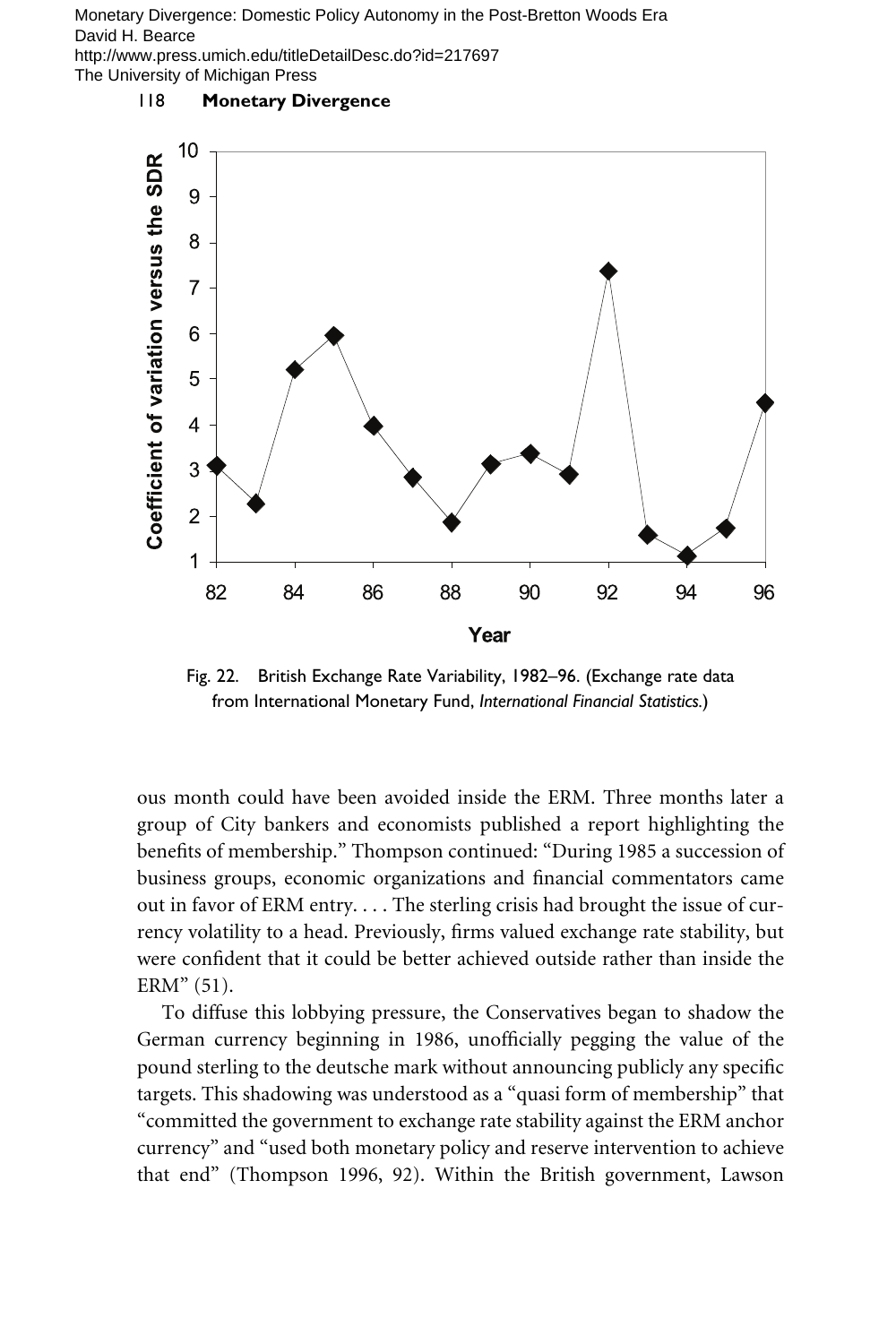tended to view shadowing as a dry run for eventual ERM entry, while Thatcher viewed it as an alternative to entry. The 1987 Louvre Accord further reinforced Britain's shadowing policy, as the Thatcher government agreed to a de facto G-5 target zone, which included the deutsche mark. As Boix (1998, 197) correctly noted, this shadowing policy would not have been effective without "substantial cuts in interest rates," which were made possible by reduced public spending under Conservative Party governance.

Despite helping to stabilize the British currency from 1986 to 1988 (as shown in fig. 22), the shadowing policy engendered strong criticism from EMS governments that Britain was free riding on European monetary institutions. Such criticism manifested itself as external political pressure on the Conservative government to join the ERM formally. When the sterling's variability increased again in 1989 and 1990, the Conservative government also came under internal pressure from their internationally oriented societal principals with preferences for exchange rate stability.

This combination of external and internal political pressure effectively forced the Conservatives to work even harder on behalf of exchange rate stability. In 1990, Thatcher's government offered the hard ecu as an alternative to the French-led plan for the EMU. The Conservatives' hard European Currency Unit (ecu) strategy had proposed to fix the value of an ecu to each of the EC national currencies and to create a European monetary fund to issue hard ecus, which would then circulate parallel to the national currencies. But coming from the Thatcher government, which had elected to remain outside of (and even to free ride on) existing European monetary institutions, the hard ecu proposal received a very cold reception from other EC member states.

Thatcher then relented on her opposition to ERM membership. Talani (2000, 133) attributes this change to political pressure from the "factions of British capital, the productive [exporters] and the financial one [international investors]." Similarly, despite all the Conservative rhetoric about ERM membership as an anti-inflationary lock, Cobham's (2002, 74) survey of British monetary policy noted that Britain's entry into the institution was more likely due to the Conservative's interest in and societal pressure for an "increase in exchange rate stability." Thus, in October 1990, Britain finally joined the exchange rate mechanism of the EMS.

Unfortunately for the Conservatives and their societal principals, Thatcher chose to join the institution at a time when the British pound sterling was overvalued. The following month, in November 1990, John Major replaced Thatcher as the Conservative Party prime minister. Major and his chancellor of the exchequer, Norman Lamont, rigidly maintained Thatcher's tight fiscal pol-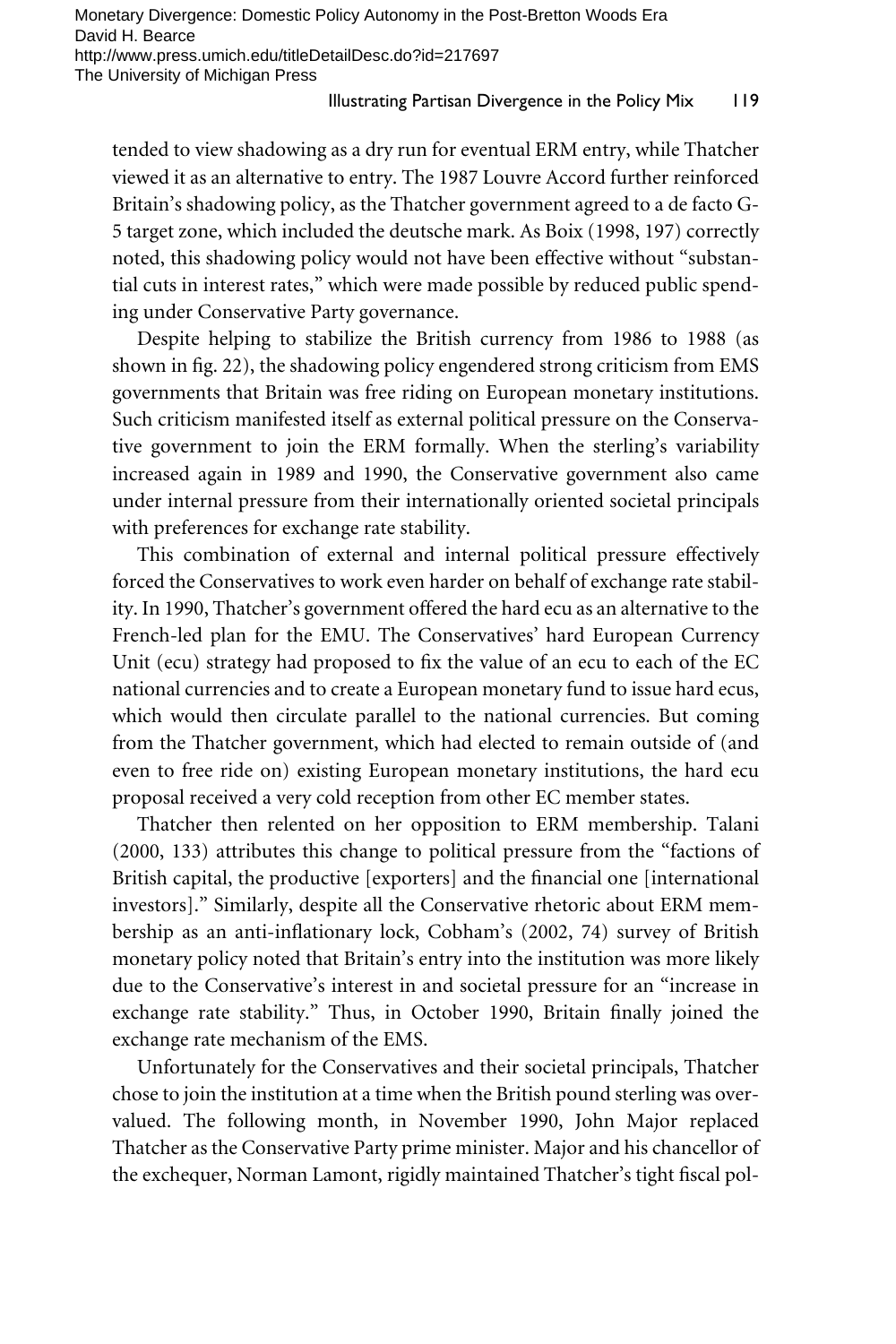# 120 **Monetary Divergence**

icy, perhaps tightening more for inflation control than ERM membership actually required. Even facing a recession, Major and Lamont proposed budgetary cuts, leaving a looser monetary policy as the only possible economic growth option. However, as Germany raised interest rates in the wake of reunification and as the interest rate differential between the two countries expanded, the sterling faced considerable depreciation pressures. The Bank of England's active intervention into international currency markets delayed a crisis temporarily until September 1992, when circumstances forced Britain (and Italy) to exit the ERM.

Given the Conservatives' interest in exchange rate stability, their exit from the ERM represented a humiliating political defeat. Indeed, Gamble and Kelly (2002, 103) identify this episode as an effective death blow to the pro-European wing of the Conservative Party. The same authors also speculate that had the Conservatives not experienced such an embarrassing failure within the ERM, the Conservative leadership would likely have recommended British entry into the EMU. To this day, there remain EMU enthusiasts within the Conservative Party (see Pilkington 2001, 187–93). These include Kenneth Clarke, who narrowly lost a party leadership struggle to Iain Duncan Smith in 2001.

Indeed, in the early 1990s, the new Conservative prime minister John Major expressed his enthusiasm for the EMU convergence criteria (see Elgie and Thompson 1998, 75). Other than Britain's ERM nonmembership, the Conservatives managed to satisfy the neoliberal EMU convergence criteria without serious difficulty (see Pilkington 2001, 189). In fact, despite ERM nonmembership, Major's Conservative government achieved a remarkable record of exchange rate stability after 1992. Figure 22 reveals a very stable British currency especially from 1993 to 1995, before the Conservatives finally lost power in early 1997.

Given these facts, it is important to address whether or not Conservative governance in Britain fits the "fear of floating" phenomenon (see Calvo and Reinhart 2002). As discussed in chapter 2, this argument from economics describes why de jure floaters, such as Britain, might behave as de facto fixers: external factors make the costs of domestic policy autonomy simply unbearable. But the case analysis here shows why the Conservatives' move toward external policy convergence and exchange rate stability represented a deliberate policy choice. To the extent that the Conservatives were constrained in this policy choice, the operative constraints were less external and more internal, coming from internationally oriented groups within British society.

This understanding explains why British external policy convergence is not consistent with the larger argument of systematic monetary policy convergence. The Conservatives chose to move in this direction even as other OECD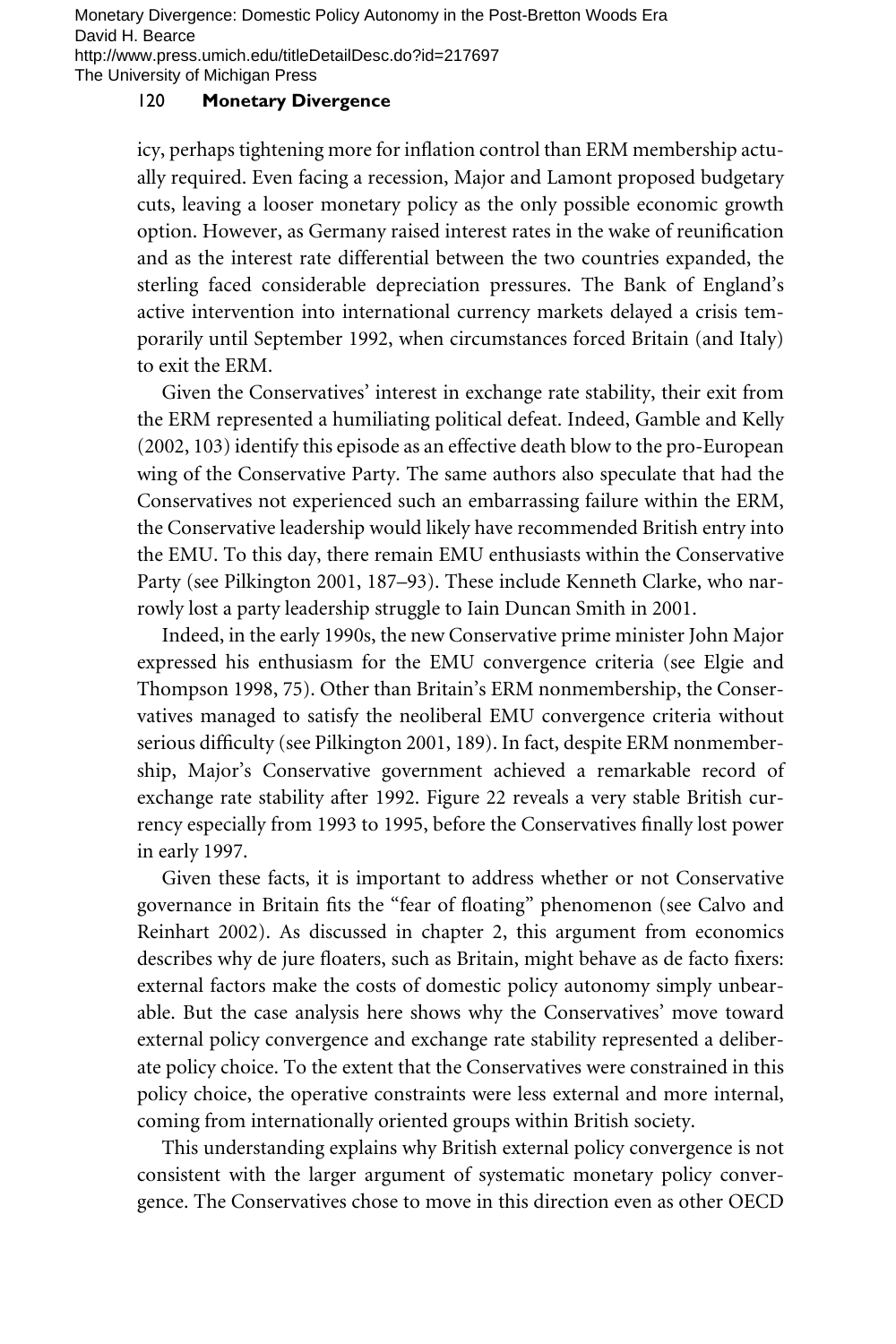governments made different policy choices with international capital mobility. Thus, the British Conservatives fit nicely with the theme of monetary policy divergence in the post–Bretton Woods era.

#### Putting Labor Party Governance in Context

At this point, it becomes useful to shift gears and briefly consider the British Labor Party, which took power in 1997 under the leadership of Tony Blair. I have just argued that the British Conservatives—if not in words, then certainly in deeds—were a party choosing external policy convergence and exchange rate stability. What is the policy choice of the British Labor Party, and what are the preferences of its key societal supporters?

With regard to the latter, the British Labor Party continues to receive much of its political support from the traditional working classes. While some have argued that there has been a class-partisan dealignment in Britain, Denver (1998, 200, 211) provided strong evidence to the contrary, concerning voting patterns in both the 1992 and 1997 elections. Similarly, Fielding (1999, 120) presented data on Labor Party membership, concluding that "the new members were socially not very different from those who joined before Blair." If anything, Fielding added, the Labor Party's "new recruits were slightly more likely to be working class and male." With the decline of heavy industry and the import-competing manufacturing sector, the British Labor Party has also looked for political support from the growing service sector, which remains largely nontradable due to Britain's island economy. This means that even as the new Labor government finds its political base to be in services and not in import-competing manufacturing, the leftist Labor Party would still be expected to work for domestic policy autonomy.

But given Blair's apparent enthusiasm for the EMU, at least relative to other British political leaders, conventional wisdom has tended to treat the Labor Party as the British political party most interested in external policy convergence. I argue that this conventional wisdom is somewhat misguided, as Blair's support for the EMU stems not from any Labor Party preference for exchange rate stability over domestic policy autonomy but, rather, from Blair's intense personal desire to increase British influence on the European continent. One observer recently wrote: "Mr Blair, in contrast, has always seen the politics of the euro as a question of influence rather than sovereignty. His ambition is to 'lead' in Europe, and his supporters have always argued that such an ambition can never be fully realized if Britain continues to stand aside from the euro."<sup>7</sup>

7. See *Economist* 2003b.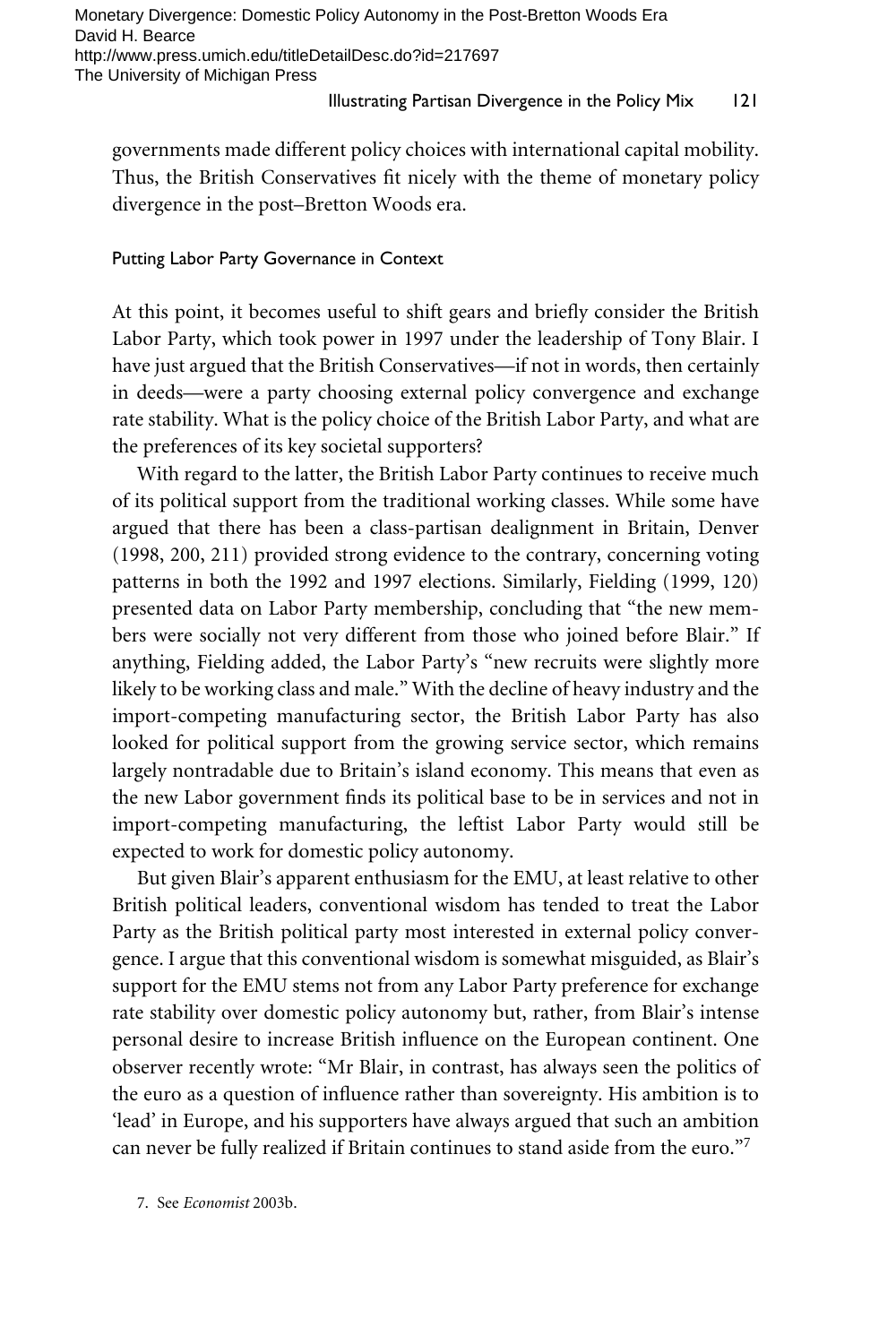# 122 **Monetary Divergence**

Other observers have taken an even more skeptical view of the Labor Party's apparent support for the EMU on the Continent, treating Blair's vocal support for the EMU as merely a "political device to counter the [increasingly anti-EMU] direction taken by the Conservatives" (Pilkington 2001, 183). Indeed, British entry into the EMU is opposed by much of the rest of the Labor Party government, including officials at the Treasury and the Foreign Office and many Labor members of Parliament.<sup>8</sup> Despite such opposition, Blair has thus far successfully managed to downplay the EMU and other European policy divisions among Labor Party leaders. Pilkington (ibid., 192) wrote, "New Labour as led by Tony Blair, and with a whole host of spin doctors to manipulate opinion, has been a lot better at masking dissent within the party than the Conservatives and European issues do not figure very prominently in Labour's strategy."

Consistent with this latter point is the fact that the new Labor Party government, not the outgoing Conservatives, officially rejected British participation in the EMU (see Gamble and Kelly 2002, 104). While the Conservatives negotiated the opt-out for Britain at Maastricht in 1992, the Labor government effectively exercised the EMU opt-out in 1997. Furthermore, the new Labor government set up a series of the tests that the British economy would need to meet before any referendum on EMU membership could even be presented to British voters. In June 2003, after several years of speculation, Gordon Brown, the Labor Party's chancellor of the exchequer, finally announced that the British economy had failed four of the five tests. Thus, an EMU referendum (and British entry into the project) appears very unlikely to occur under Labor Party governance.

The reluctance of Gordon Brown and other Labor Party leaders to enter the EMU appears to stem, in large part, from the expected loss of fiscal policy autonomy following from the Stability and Growth Pact, which makes EMU governments running a budget deficit in excess of 3 percent of GDP potentially subject to fines of up to 0.5 percent of GDP. Deficits remain fairly low in Britain after years of spending cuts under Conservative governance, but Labor supporters in the domestically oriented sectors of the British economy have strong expectations for more public goods and services to be supplied by the state.<sup>9</sup> Thus, it is not surprising that the Labor Party has increased government spending by about 4 percent a year, with a particular focus on health, education, and transportation.<sup>10</sup>

- 8. See *Economist* 2003a.
- 9. On this point, see *Economist* 2002b.
- 10. See *Economist* 2001c.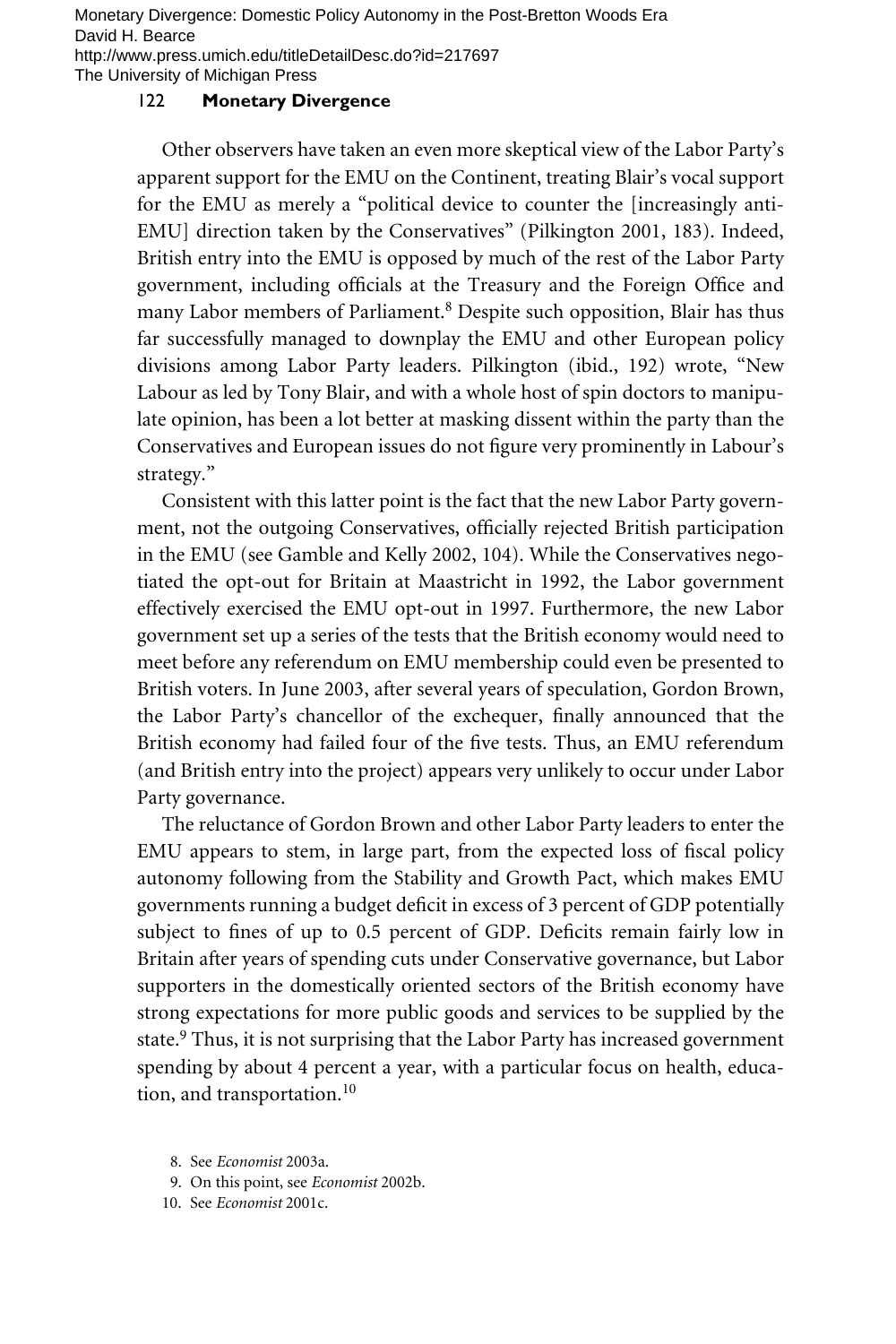The Labor Party's fiscal policy autonomy has been quietly accompanied by an increasingly autonomous monetary policy stance. Just after taking power in 1997, Blair granted greater independence to the Bank of England, which has helped to keep nominal interest rates low in the domestic economy and to minimize the extent of monetary counterbalancing necessary for fiscal expansion, consistent with the results presented in chapter 5. But under Labor Party governance, British monetary policy has been used almost exclusively for domestic price stability. Indeed, in his survey of British monetary policy through 2000, Cobham's statistical analysis (2002, 117) showed that British interest rates under the Blair government have varied only in response to domestic factors—mostly that of inflation. This finding contrasts sharply with monetary policy under Conservative governance, when the movement of British interest rates also reflected international factors as Thatcher and Major sought to reduce their interest rate differential with the United States and Germany (see ibid., 67, 105). In short, the international character of British monetary policy has effectively disappeared with the more autonomous policy choices made by Labor Party governments.

The two case studies discussed in this chapter illustrate a number of important theoretical arguments. First, they demonstrate how OECD governments have coordinated spending decisions with interest rate policy. In the case of the French Socialists, one can observe deliberate monetary counterbalancing in an effort to offset the inflationary pressures associated with greater government spending. For the British Conservatives, counterbalancing went in the opposite direction: less government spending facilitated a lower nominal interest rate and reduced the interest rate differential.

Second, these cases show how a government's policy mix affects national exchange rate stability. The New Left policy mix, with larger nominal interest rate differentials, made exchange rate stability difficult for the French Socialists to achieve, even with all the supposed advantages made possible by continued membership in the exchange rate mechanism of the EMS. Conversely, the neoliberal policy mix generally held by the British Conservatives facilitated exchange rate stability, even though Britain remained outside of this institution. These prominent examples help illustrate how a government's policy mix choice offers a better explanation for national exchange rate stability than does its (non)membership in regional monetary or exchange rate regimes.

Finally, these two cases illustrate partisan divergence in terms of fiscal and monetary policy instruments and, as a result, the policy outcome of exchange rate stability. International capital mobility in the post–Bretton Woods era may have reinforced partisan convergence in terms of other economic out-